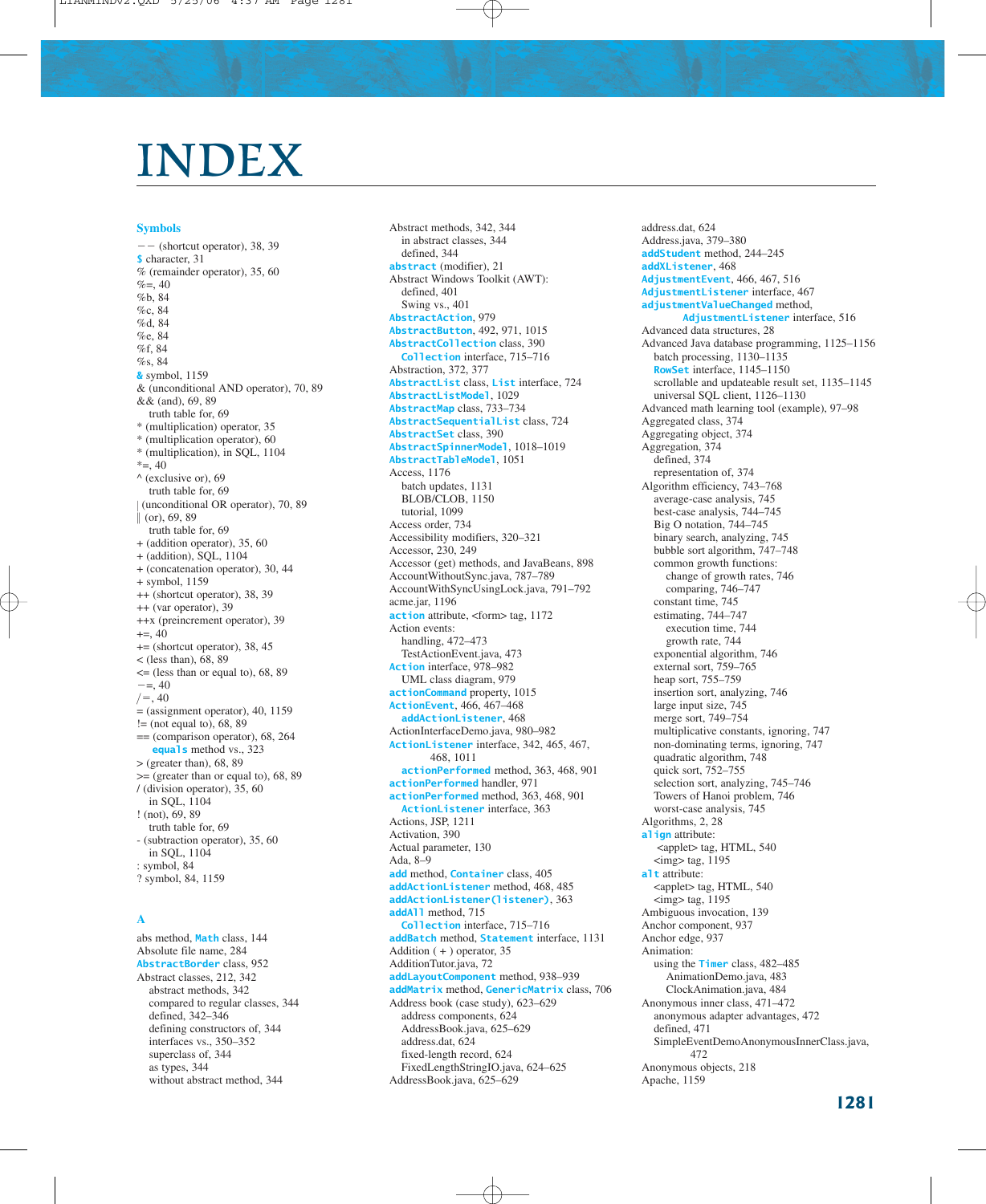**Applet** class, 536–538, 564–565, 1157 **destroy** method, 538, 565 flow of control of, 537 **getParameter** method, 565 **init** method, 537 no-arg constructor, 537 **param** attribute, 565 **start** method, 537 **stop** method, 537 subclass of, 536 Applet clients, 826–829, 834, 856 AppletClient.java, 828–829 CountServer.java, 827–828 Applet Viewer, 563 <applet> tag, HTML, 539–544, 546, 564–566 **align** attribute, 540 **alt** attribute, 540 **archive** attribute, 540 **codebase** attribute, 540 **hspace** attribute, 540 syntax for, 537, 539 syntax of, 539 **vspace** attribute, 540 AppletClient.java, 828–829 Applets, 14, 17, 535–574 adding a component to, 538 audio, playing, 559–560 DisplayImagePlayAudio.java, 559–560 bouncing ball application, 554–557 UML class diagram, 555 bytecode, 565 content pane delegation feature, JDK 1.5, 405, 538 defined, 535 demos, 544 enabling to run as applications, 544–546 LoanApplet.java, 542–543 with **main** method, 545–546 **public** modifier, 543 and **main** method, 536, 545–546, 549 multimedia animations, 560–562 passing strings to, 546–550 security restrictions, 544–545 TicTacToe game, 550–554 trusted, 545 **URL** class, 557–560 viewing: using the applet viewer utility, 540–541 from a Web browser, 541–542 Appletviewer, 540 Application program interface (API), 16 Application programs, 10 Application scope, 1232 **application** value, scope attribute, 1220 **application** variable, JSP, 1214 Approximations, 36 **archive** attribute, <applet> tag, HTML, 540 Archiving/archive files, 562–564 Arcs: DrawArcs.java, 436–437 drawing, 436–438 negative degrees, 437 Arguments, 130, 135–139 Arithmetic expressions, 37–38, 89 Arithmetic operators, SQL, 1104 **ArithmeticException**, 582 Arithmetic/logic unit, CPU, 5 Array initializers, 172 Array limitation, 660–661 Array lists, 663–668 MyArrayList.java, 664–667 TestList.java, 667–668 Array of reference variables, 237

Array variables: declaring, 170 syntax for, 170 **arraycopy** method, 178, 356 **ArrayIndexOutOfBoundsException**, 175, 578, 586 **ArrayList** class, 315–318, 375–376, 694–695, 724–726 **trimToSize()** method, 724–725 UML class diagram, 695, 724 Arrays, 169–209, 237, 660, 661 array variables vs., 170 basics of, 170–177 conversions between strings and, 268–269 copying, 177–178 creating, 170–171 default values, 171 defined, 170 indexed variables, 171 initializers, 172 length, 171 multidimensional, 199–201 as objects, 217 passing to methods, 179–181 processing, 172–173 foreach loops, 174 ragged, 194–195 returning from a method, 181–185 searching, 185–188 binary search approach, 186–188 linear search approach, 186 serializing, 620 size, 171 sorting, 188–191 insertion sort, 190–191 selection sort, 188–190 testing (example), 174–175 two-dimensional, 192–199 **Arrays** class, 191–192 Arrays of objects, 237–239 sorting, 360–361 **Arrays.asList(T... a)** method, 728 **Arrays.sort** method, 362 Arrow keys, 7 Ascent, 440 ASCII (American Standard Code for Information Interchange), 42 ASCII character set, 612 ASCII code, 607, 612 **asList** method, 726 Assembler, 8 Assembly languages, 8 Assembly programs, 8 **AssertionError** class, 594 **Error** class, 581 Assertions, 593–595 declaring, 593–594 defined, 593 example of using, 594–595 reaffirming, 595 running programs with, 594 using, 595 Assigning grades (example), 176–177 Assigning values, 30, 33 AssigningGrade.Java, 176–177 Assignment expressions, 32 Assignment operator  $( = )$  32, 40 Assignment statements, 32–33 Association, 373–374 dependency vs., 376 illustration of, 373 implementation, 374

multiplicity, 373

Associativity, 86–87 Attributes, 1095 Attributes, HTML, 539 **autoFlush** attribute, **page** directive, 1216 Automatic scrolling, 943 Average-case analysis, 745 **await()** method, 793 **AWTError** subclass, **Error** class, 581 **AWTException**, 581

#### **B**

Backslash (/), 280 escape sequences and, 43 in file names, 285 Backward compatibility, and raw type, 699 BallControl.java, 556–557 Ball.java, 555–556 Base, 11 Base case, 640 Base class, 302, 331 BASIC, 8–9 Basic computer skills, 2 Batch processing, 1130–1135 CopyFileToTable.java, 1131–1135 Bean components, *See* JavaBeans, components Beans, *See* JavaBeans Best-case analysis, 744–745 Best-case input, 744–745 **between-and** operator, 1102–1103 **BevelBorder** class, 952–953 Big O notation, 744–745 **BigDecimal** class, 359 **BigInteger** class, 359 Binary codes, 7 Binary digits, 5 Binary files: advantage of, 606 defined, 606 Binary I/O, 605–634 characters and strings in, 612–614 classes, 606 and conversions, 606 efficiency of, 606 TestFileStream.java, 610 text I/O vs, 606–608 Binary numbers, 11 conversion between decimal numbers and, 11–12 Binary operator, 36, 89 Binary search algorithm, 745 Binary search, analyzing, 745 Binary search approach, 186–188 Binary search trees, 678 inserting an element into, 678–679 Binary trees, 660, 677–683 binary search trees, 678 inserting an element into, 678–679 **BinaryTree** class, 680–682 BinaryTree.java, 680–682 complete, 683 leaf, 678 left (right) child of a node, 678 left subtree, 677–678 representing, 678 right subtree, 677–678 root, 677 TestBinaryTree.java, 682–683 tree traversal, 679–680 **binarySearch** method, 192 and lists, 727 BinarySearch.java, 187–188, 745 **BinaryTree** class, 680–682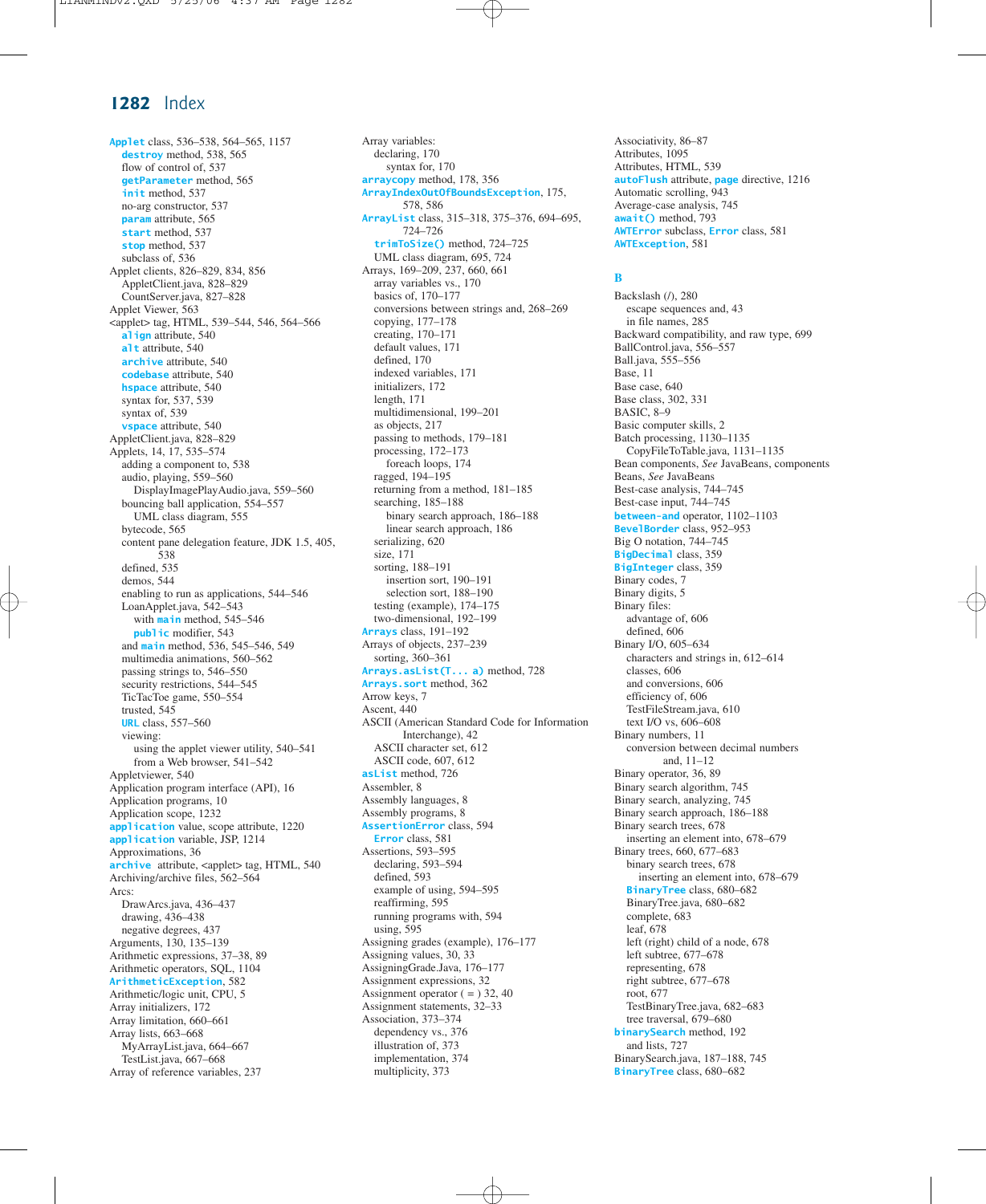BinaryTree.java, 680–682 **bind** method, 1246 **BirthDate** class, 232–233 Bits, 5, 11 Bitwise operations, 71 Blind extensions, classes, 306 BLOB (Binary Large OBject), 1150 Block styles, 56–57 Blocked state, threads, 803 Blocking queues, 799–801 ConsumerProducerUsingBlockingQueue.java, 800–801 Blocks: Java, 21 nested, 141–142 BlueJ, 17 <body> tag, HTML, 539 **boolean** accessor, 230 **Boolean** class, 270, 356–357 **boolean** data type and operations, 68–69 Boolean literals, 71 Boolean operators, 69, 89 SQL, 1102 Boolean types, 28 **boolean** value, testing, 77 Boolean variable, 68 **boolean** variable, assigning, 77 **boolean wasNull()** method, 1136 **Border** interface, 952 BorderDemo.java, 956–959 **BorderLayout** manager, 410–412 defined, 410 **hgap** property, 412 ShowBorderLayout.java, 410–411 UML class diagram, 410 **vgap** property, 412 Borders, sharing, 418 Borland Interbase, 1099 Borrower.java, 381–382 BorrowLoan.java, 382 Bottom-up implementation, 149–151 BounceBallApp.java, 557 Bouncing ball application, 554–557 BallControl.java, 556–557 Ball.java, 555–556 BounceBallApp.java, 557 UML class diagram, 555 Bounded generic type, 699 Bounded wildcards, 701 BoundedTypeDemo.java, 699 Boxing, 362 **BoxLayout** manager, 930–933 fillers, 931 ShowBoxLayout.java, 932–933 Breadth-first traversal, 680 **break** (keyword), 83, 89, 113–114 omitting, 83 **break** statement, 81, 101, 115–116 Browsers, *See* Web browsers BrowseTable.jsp, 1236–1237 Bubble sort: defined, 747 illustration, 747 time, 748–749 Bubble sort algorithm, 747–748 improved, 748 BubbleSort.java, 748 **buffer** attribute, **page** directive, 1216 **BufferedImage** class, 1199 **BufferedInputStream**, 614–615, 630 **BufferedOutputStream**, 614–615, 630 Bugs, 58–59 Built-in monitor, Java, 796–797

Bus, 4 ButtonDemo.java, 496–497 **ButtonGroup**, 501 **ButtonModel**, 1015 Buttons, 492–498 **AbstractButton**, 492 alignments, 494 ButtonDemo.java, 496–497 defined, 492 horizontal alignment, 494 horizontal text position, 495 icons, 492–494 **JButton** class, 493 pressed icons, 492–494 rollover icons, 492–494 TestButtonIcons.java, 493–494 types of, 492 using (example), 495–498 vertical alignment, 494 vertical text position, 495 **byte**, 32, 34, 89 **Byte** class, 270, 356 Bytecode, 9, 19, 565 Bytecode verifier, 20 Bytes, 5 address, 5 **byteValue**() method, 357

**C**

C, 8–9 C#, 8  $C++, 8-9$ Cable modem, 7, 816 Cached pools, 786 **CacheRowSet**, 1145 Calculator.java, 279 **Calendar** class, 148, 345–346, 375–376, 864 **add(field, amount)** method, 347 constructing calendars, 346 **getActualMaximum(field)** method, 347 **get(int field)** method, 347 **gettime()** method, 347 **set(int field, value)** method, 347 UML class diagram, 345 CalendarApp.java, 874–875 CalendarPanel.java, 871–873 Call stacks, 133 CallBackImpl.java, 1261 CallBack.java, 1257 Callbacks, defined, 1255–1256 Called method, 131, 158 Calling object, 217 **CancelListenerClass**, 365 **cancelRowUpdates()** method, 1136 Candidate key, 1096–1097 **capacity()** method, **StringBuffer** class, 275 **CardLayout** manager, 921–924 defined, 921 methods, 921 ShowCardLayout.java, 922–924 UML class diagram, 922 Case sensitivity, of Java, 21, 31 Casting, 40–41, 60 between **char** and numeric types, 43–44 demonstrating, 314–315 loss of precision, 41 and object member access operator (.), 315 syntax, 40 Casting objects: casting analogy, 314 downcasting, 314 explicit casting, 313

implicit casting, 313 and **instanceof** Operator, 313–315 upcasting, 313–314 **catch** block, 580, 585 **finally** clause and, 589 **catch** (keyword), 580 Catching an exception, 582 CD drives (CD-R, CD-RW, and DVD), 6 CD-ROMs, 239 CD-Rs, 6 CD-RWs, 6 CDs, 4 **Cell** class, 551, 554, 1257, 1265 Central processing unit (CPU), 4–5, 239 arithmetic/logic unit, 5 components of, 4–5 control unit, 4–5 speed of, 5 CGI programs, 1158–1160 Chained exceptions, 591–593 ChainedExceptionDemo.java, 591–593 **char**, 32, 41, 89 increment/decrement, 42 operand, 145 **char** literal, 41 **Character** class, 270–273, 275, 292, 356–357, 357 constructor/methods, 270–273 Character data type, 41–42 Character encoding, 42, 606, 888–889, 1176, 1227 EncodingDemo.java, 889 and internationalization, 888–889 Character literal, 41 Characters, 59 comparing, 68 **charAt(index)** method, 265 **charAt(int)** method, **StringBuffer** class, 275 **charValue** method, 267 Check box menu items, creating, 969 Check boxes, 400, 498–501 CheckBoxDemo.java, 499–500 toggle button, 498 **checkbox** input type, 1171 **checked** attribute, <input> tag, 1172 Checked exceptions, 582 CheckPalindrome.java, 270 Child class, 302, 331 Choice lists, *See* Combo boxes **Circle** class, 214, 215–218, 224, 227, 232, 236, 238, 252 and **GeometricObject** class, 302 methods, 305 Circle1.java, 219–220 Circle2.java, 225 Circle3.java, 230–231 **circleArray**, 237 **CircleControl** (model example, 1008–1009 CircleController.java, 1012–1013 CircleModel.java, 1009–1011 properties of, 1008–1009 UML class diagram, 1009 Circle.java, 304–305, 344 CircleModel.java, 1009–1011 **CircleView**, 1008, 1009, 1011 CircleView.java, 1011–1012 UML class diagram, 1011 CircleWithException.java, 587–589 Clarity, in class design, 387 Class abstraction, 239 Class block, 21 Class contract, 239 Class design guidelines, 387–390 clarity, 388 cohesion, 387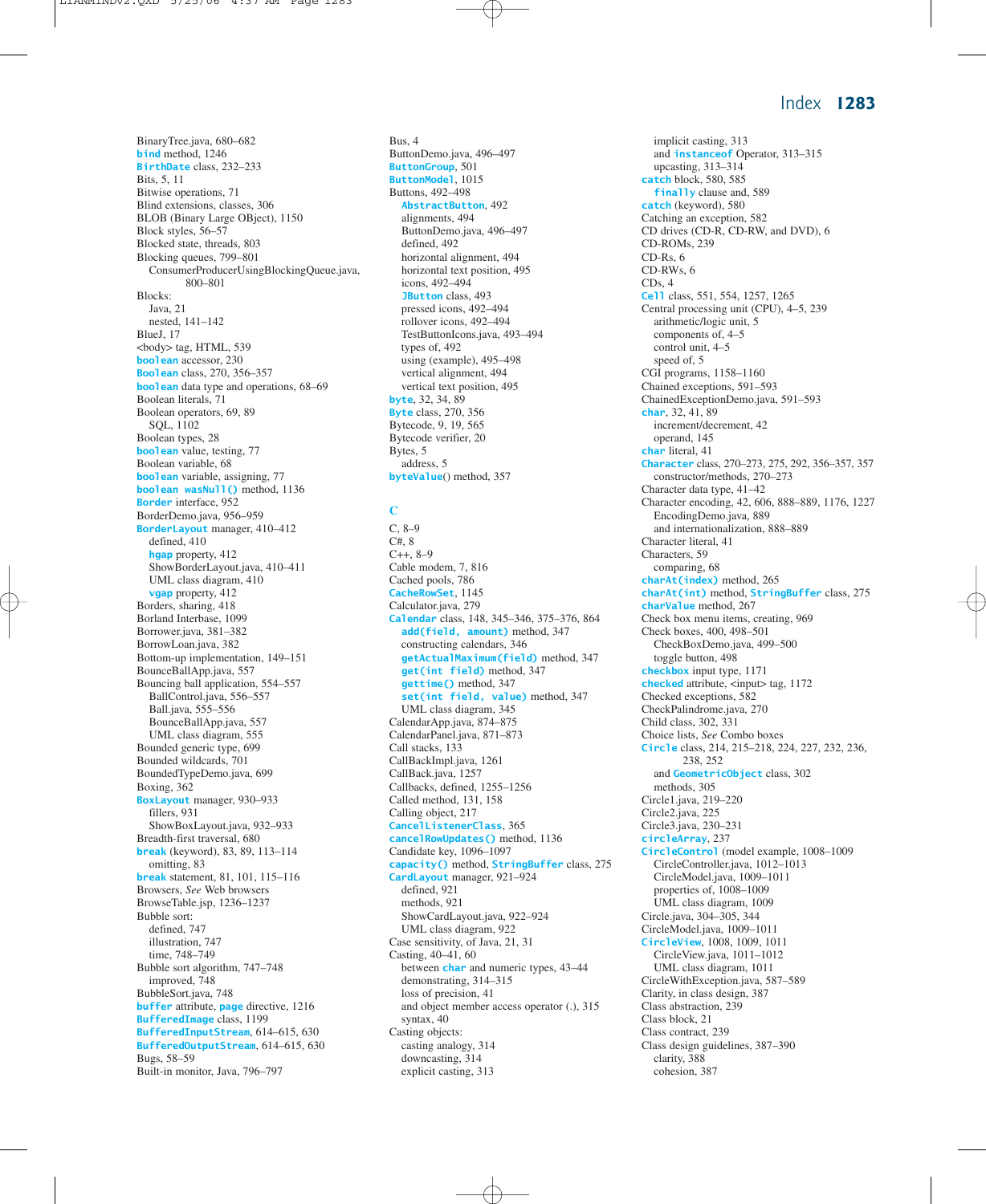Class design guidelines (*Continued*) completeness, 389 consistency, 387–388 encapsulation, 388 inheritance vs. aggregation, 389–390 instance vs. static, 389 common design error, 389 interfaces vs. abstract classes, 350–352, 390 naming consistency, 387–388 naming conventions, 387 no-arg constructor, 388 **private** constructor, 388 **protected** constructor, 388 separating responsibilities, 387 Class diagram, 215 Class directory path, 156 Class encapsulation, 239 Class files, archiving, 156 **class** keyword, 25, 28 Class loader, 20 Class names, 17 Class operations, coherent purpose, 387 Class role, 390 **ClassCastException**, 314, 349, 697 Classes, 216 attributes/methods, describing, 378 declaring, 218–220 identifying, 377 and inheritance, 377 Java, 21, 214 from the Java library, 221–222 main class, 214 naming, 55, 56 and objects, 214 reuse of, 330, 372, 378, 407 variables, 235 classes12.jar, 1107–1108, 1177 **ClassName.staticVariable**, 227, 236 **ClassNotFoundException**, 581, 596, 618, 620, 1251 **classpath**, 155 **clear** method, 667, 716, 733, 1029 **clear()** method, **Collection** interface, 716 **clear** method, **Map** interface, 733 Client, 230, 375 Client program, 147, 231, 777, 817–819, 822, 824, 827, 1244 RMI, 1245, 1252 Client, RMI, 1244 Client sockets, 817 Client.java, 820–822 Client/server computing, 816–822 applet clients, 826–829, 834, 856 client sockets, 817 example of, 818–822 server sockets, 816–817 socket-based communication, 816 sockets, 816, 818 data transmission through, 818 CLOB (Character Large OBject), 1150 Clock speed, 5 Clock with audio (case study), 782–785 ClockWithAudio.java, 782–784 ClockWithAudioOnSeparateThread.java, 784–785 ClockAnimation.java, 484 **clone** method, 324–325, 355 **CloneNotSupportedException**, 322 **Object** class, 324–325 **Cloneable** interface, 325, 354–356, 874 implementing, 354 **cloneCalendar**, 874 **CloneNotSupportedException**, 355, 581 COBOL, 8–9, 214

Code Warrior (Metrowerks), 17 **codebase** attribute, **<applet>** tag, HTML, 540 Coding, 28, 372, 378 Cohesion, in class design, 388 Collection, defined, 714 **Collection** interface, 390 **AbstractCollection** class, 715–716 **addAll** method, 715–716 basic operations provided by, 715 **clear()** method, 716 **contains** method, 716 **containsAll** method, 716 **isEmpty** method, 716 **java.lang.UnsupportedOperationException**, 716 query operations, 716 **remove** method, 716 **removeAll** method, 716 **retainAll** method, 716 set operations, 716 **size** method, 715 **toArray()** method, 716 UML class diagram, 715 Collection objects, 660 Collections: defined, 714 singleton, 737–738 static methods for, 726–729 unmodifiable, 737–738 **Collections** class, 726–727, 737–738, 746 UML class diagram, 726–728 **Collections** class class, 737–738 **Color** class, 403, 412–413 Color constants, 412–413 ColorDialog.java, 989–991 cols attribute, <textarea> ... </textarea> tags, 1172 Column alias, 1103 Column model, **JTable**, 1046 Combo boxes, 509–512 cell rendering, 1036–1037 ComboBoxDemo.java, 510–512 defined, 1035 **JComboBox**, 509–511 ComboBoxCellRendererDemo.java, 1037–1038 ComboBoxDemo.java, 510–512 **ComboBoxModel** interface, 1036 UML class diagram, 1036 Command-line arguments, 277–279 passing strings to the **main** method, 277–279 processing, 278–279 Command-line debugger (jdb), JDK, 58 Comments, 20–21, 55 defined, 20 JSP, 1212 **commit()** method, 1110 Common Gateway Interface (CGI), 1158 Communication devices, 4, 7 **com.mysql.jdbc.Driver**, 1108 **Comparable** interface, 348, 360, 360–361, 383, 387, 390, 392, 395, 735 declaring classes to implement, 348 **ComparableRectangle.java**, 348–349 **Comparator** interface, 721–723, 735 **compare** method, 722 GeometricComparator.java, 721–721 TestTreeSetWithComparator.java, 722–723 **compare** method, 722 **compareTo** method, 265, 292, 348, 355, 694 Comparison operators, 68 SQL, 1102 Compilation errors, 57, 60 Compiler, 9, 34, 312 Java, 19

Compiling vs. interpreting, 9 Complete binary trees, 683 **Component** class, 413, 446, 466 and **ImageObserver** interface, 451 **setFont** method, 413 Component classes, 402 Component events, 484 **ComponentAdapter**, 476 **ComponentEvent**, 466 **ComponentListener** interface, 467 **ComponentAdapter**, 476 Components, *See also* JavaBeans, components naming convention for, 492 Composition, 320, 374, 675 and object-oriented design, 374 **CompoundBorder** class, 952–953 ComputeArea.java, 28, 29–30, 68 ComputeChange.java, 49–50 **computeFactorial** method, 1219 ComputeFactorial.java, 637–638 ComputeFactorial.jsp, 1218–1219 ComputeFibonacci.java, 639–640 ComputeLoan., 1214–1215 ComputeLoan1.jsp, 1216–1217 ComputeLoan2.jsp, 1223–1224 ComputeLoanAlternative.java, 54–55 ComputeLoan.java, 47–48 ComputeLoan.jsp, 1215 Computer programming, defined, 4 Computer programs, 7–8 Computers: clock speed, 5 components of, 4 defined, 4 ComputeTax.java, 198–199 ComputeTaxWithMethod.java, 140–141, 198 ComputeTaxWithSelectionStatement.java, 79–80, 198 Computing loan payments, 46–47 **concat** method, 292 Concatenating strings, 30, 44–45, 226 Concatenation operator  $( + )$ , 30 Concrete classes, 715 **CONCUR\_READ\_ONLY** constant, 1135 **CONCUR\_UPDATABLE** constant, 1135 **ConcurrentModificationException**, 805 **Condition** interface, 793 Conditional AND operator, 70, 89 Conditional expressions, 83–84 Conditional operator, 84 Conditional OR operator, 70, 89 **config** variable, JSP, 1214 Confirmation dialog: controlling a loop with, 98–99 defined, 982 Confirmation dialogs, 983–985 defined, 983 Conflict interfaces, 342 Connected **RowSet** object, 1145 **Connection** interface, 1110, 1113, 1116, 1120 Consistency, in class design, 387–388 Console, getting input from, 52–53 Console output, 17 formatting, 84–86 Constant time, 745 Constants, 33–34 benefits of, 34 naming, 34, 55 static, 224–228 Constructor chaining, 307–308 Constructors, 214, 331 default constructor, 216 name of, 216 **new** operator, 216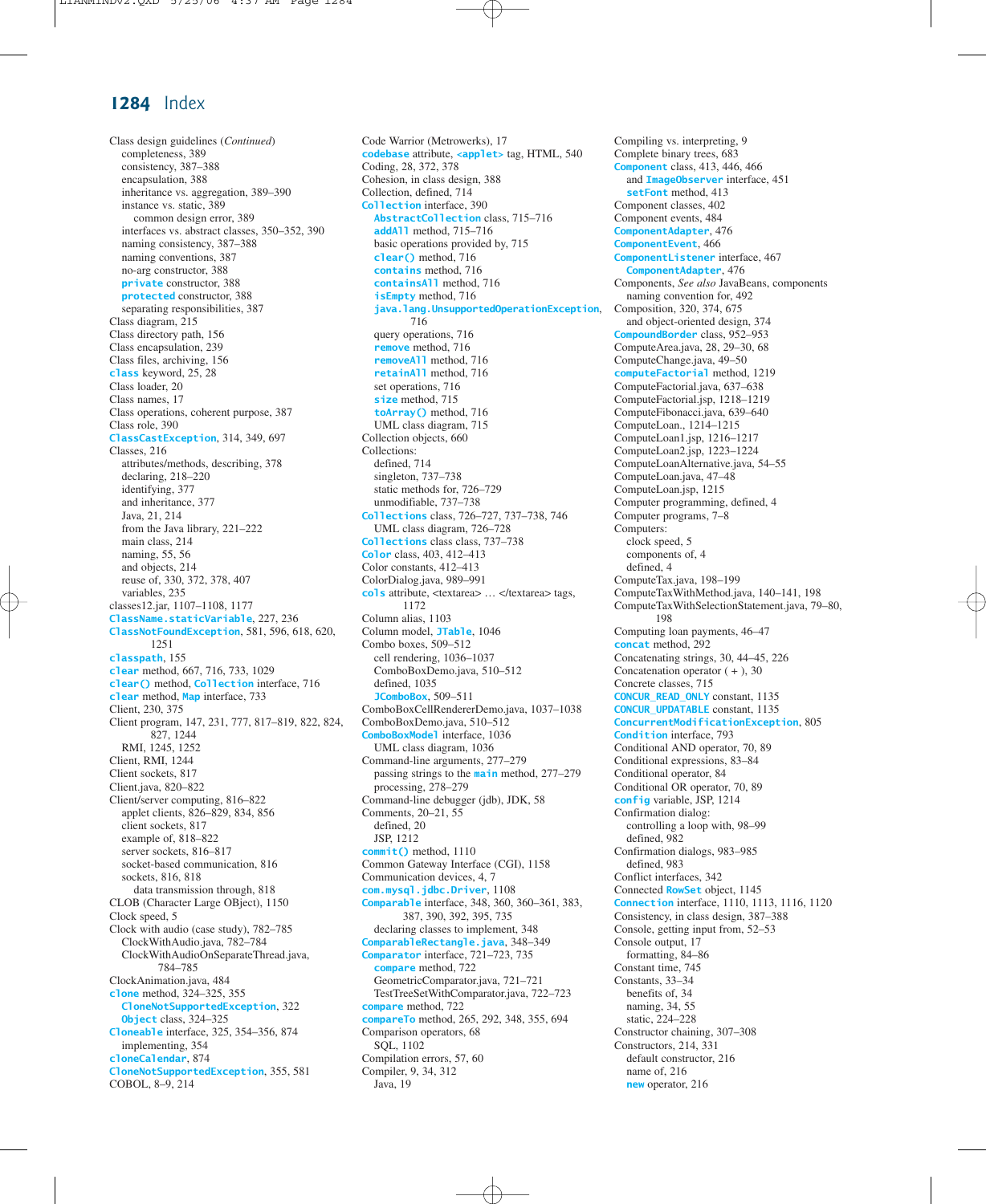no-arg (no-argument) constructors, 216 overloading, 216 and return type, 216 and **void** keyword, 216 ConsumerProducer.java, 797–799 ConsumerProducerUsingBlockingQueue.java, 800–801 **Container** class, 403, 405, 415, 466, 544 **add** method, 918, 939 Container classes, 403 Container objects, 660 **ContainerAdapter**, 476 **ContainerEvent**, 466–467, 918 **ContainerListener interface**, 467 **ContainerAdapter**, 476 Containers, 400–406 **alignmentX** (**alignmentY**) property, 920 defined, 290 **maximumSize** property, 920 **minimumSize** property, 920 **preferredSize** property, 920 size of a component in, 920 Swing container structures, 918–920 **contains** method, **Collection** interface, 716 **containsAll** method, **Collection** interface, 716 **containsKey** method, **Map** interface, 733 **containsValue** method, **Map** interface, 733 Content pane, defined, 405 Content pane delegation, 405 Contention, 779 **contentPane** property: **JApplet**, 919 **JFrame**, 989 **contentType** attribute, **page** directive, 1216 Context menu, 975, 1001 Contiguous selection, 512, 1026, 1078 **continue** (keyword), 113–114 Contract, class, 239 Control statements, 108 Control unit, CPU, 4–5 Control variable, 103 Controller, 1008 Convenience adapters, 476, 485 Convenience classes, 390, 661 Converting operands, 40–41 **Cookie** class, 1189 Cookies, 1167, 1180, 1201, 1213 session tracking using, 1185–1190 **copy()** method, and lists, 726 CopyFile.java, 806–807, 807–808 CopyFileToTable.java, 1131–1135 Copy.java, 615–616 **CornerPanel** class, 947 CountEachLetter.java, 272–273 Count.java, 1220–1221 revised version, 1221–1222 Count.java (revised version), 1221–1222 **countLetters** method, 272–273 CountLettersInArray.java, 182–183 CountOccurrenceOfWords.java, 736–737 Country codes, 862–863 CountServer.java, 827–828 **Course** class, 243–245 implementation, 244–245 Course.java, 244–245 CourseWithEnrollmentEvent.java, 908–910 CPU, *See* Central processing unit (CPU) **createCircleArray** method, 238 Critical region, 789, 792 Currency format, 877, 892 currentDirectory property, JFileChooser, 995 **CurrentTime** servlet, 1169 CurrentTime.java, 1169–1170

currentTimeMillis method, System class, 50–51 **cursorMoved(RowSetEvent)**, 1149 **cursorSetChangeed(RowSetEvent)**, 1149 Custom dialogs, creating, 989–92 Custom exception classes, creating, 342–343, 592–593 Custom interfaces, creating, 342–343 Custom layout managers, creating, 938–943 Custom stack class, 319–320 Custom table renderers and editors, 1062–1065 **CustomFrame** class, 330 CustomFrame.java, 330 CustomTableCellRenderEditorDemo.java, 1064–1065

#### **D**

Data field encapsulation, 214, 229–232 Data fields, 214, 235 hiding, 325–327 Data structures, defined, 660 Database, defined, 1094 Database management system (DBMS), 1094 Database programming, in servlets, 1180 Database systems: components of, 1094 defined, 1094 JDBC, 1106–1113 relational, 1094–1098 Structured Query Language (SQL), 1098–1106 Database table browsing (case study), 1232–1238 BrowseTable.jsp, 1236–1237 DBBean.java, 1233–1235 DBLogin.html, 1235 DBLoginInitialization.jsp, 1235–1236 Table.jsp, 1236 **DatabaseMetaData** interface, 1116–1117, 1120 **databaseURL**, 1108 for an Access database, 1108–1109 for a MySQL database, 1108–1109 for an Oracle database, 1109 Datagram programming, 851–856 Datagram socket programming, 816 Datagram sockets, 816 constructing, 850–856 creating, 850 DatagramClient.java, 854–855, 854–856 **DatagramPacket** class, 850–851 Datagrams, defined, 850 DatagramServer.java, 852–853 **DatagramSocket** class, 851 **DataInputStream**, 611–612, 818 using, 613 **DataOutputStream**, 611–612, 818 using, 613 **Date** class, 222–223, 285, 864 **DateFormat** class, 865–875, 1228 **DateFormatSymbols** class, 866–875 **FULL** constant, 865 **LONG** constant, 865 **MEDIUM** constant, 865 **SHORT** constant, 865 **SimpleDateFormat** class, 865–866 UML class diagram, 865 **DateFormatSymbols class**, 866–875 UML class diagram, 866 **dateStyle** method, 865 DBBean.java, 1233–1235 DBLogin.html, 1235 DBLoginInitialization.jsp, 1235–1236 Deadlocks: avoiding, 803 defined, 803 resource ordering, 803, 809

Debugging, 58–59, 372, 578 in integrated development environment (IDE), 58 Decimal number system, 11 Decimal numbers, 11 conversion between binary numbers and, 11–12 conversions between hexidecimal numbers and, 12–13 **DecimalFormat** Class, 877–878 Declarations, JSP, 1211 Declared type of the reference variable, 312 Declaring an exception, 587–589 Declaring variables, 30, 31–32 Decrement operators, 38–39, 60 Deep copy, 355 Default constructor, 216 Default field values, 220 Default modifiers, 228 **DefaultButtonModel**, 1015 **DefaultCellEditor**, 1065, 1084 **DefaultComboBoxModel**, 1036–1037 **DefaultListModel**, 1029–1030 **DefaultListSelectionModel**, 1026 **DefaultMutableTreeNode**, 1069 **DefaultTableColumnModel**, 1053 **DefaultTableModel**, 1051 **DefaultTreeCellEditor**, 1069 **DefaultTreeCellRenderer**, 1069, 1084 **DefaultTreeModel**, 1069, 1073–1074 **DefaultTreeSelectionModel**, 1078 Delegation-based model, 900 Delete key, 7 **delete** method, **strBuf**, 274 **deleteRow()** method, 1136 Delphi, 8–9 Dependency, 375–376 association vs., 376 Dependent component, 937 Dependent edge, 937 Deployment, 373 **deposit** method, 789 Deprecated methods, 777 Depth-first traversal, 680 defined, 680, 1074 **dequeue(o)** method, 677 Derived class, 302 Descent, 440 Descriptive identifiers, 31 Descriptive names: full, 56 variables, 29 Deserialization, 619 **destroy** method: **Applet** class, 538, 565 **Servlet** interface, 1165 DiagonalLayout.java, 940–942 **dialogTitle** property, **JFileChooser**, 994 **dialogType** property, **JFileChooser**, 994 Dialup, 816 Dialup modem, 7 **Dimension** class, 402, 403, 942 Directives, JSP, 1211, 1215–1219 Directories, packages, 154–155 Directory path, 284 Disconnected **RowSet** object, 1145 Discontiguous selection, 1078 **disjoint** method, and lists, 726, 729 Disk drives, 6 Disks, 4 types of, 6 DisplayClock.java, 447–448 DisplayFigure.java, 948–949 **displayGeometricObject** method, 345 DisplayImage.java, 452 DisplayImagePlayAudio.java, 559–560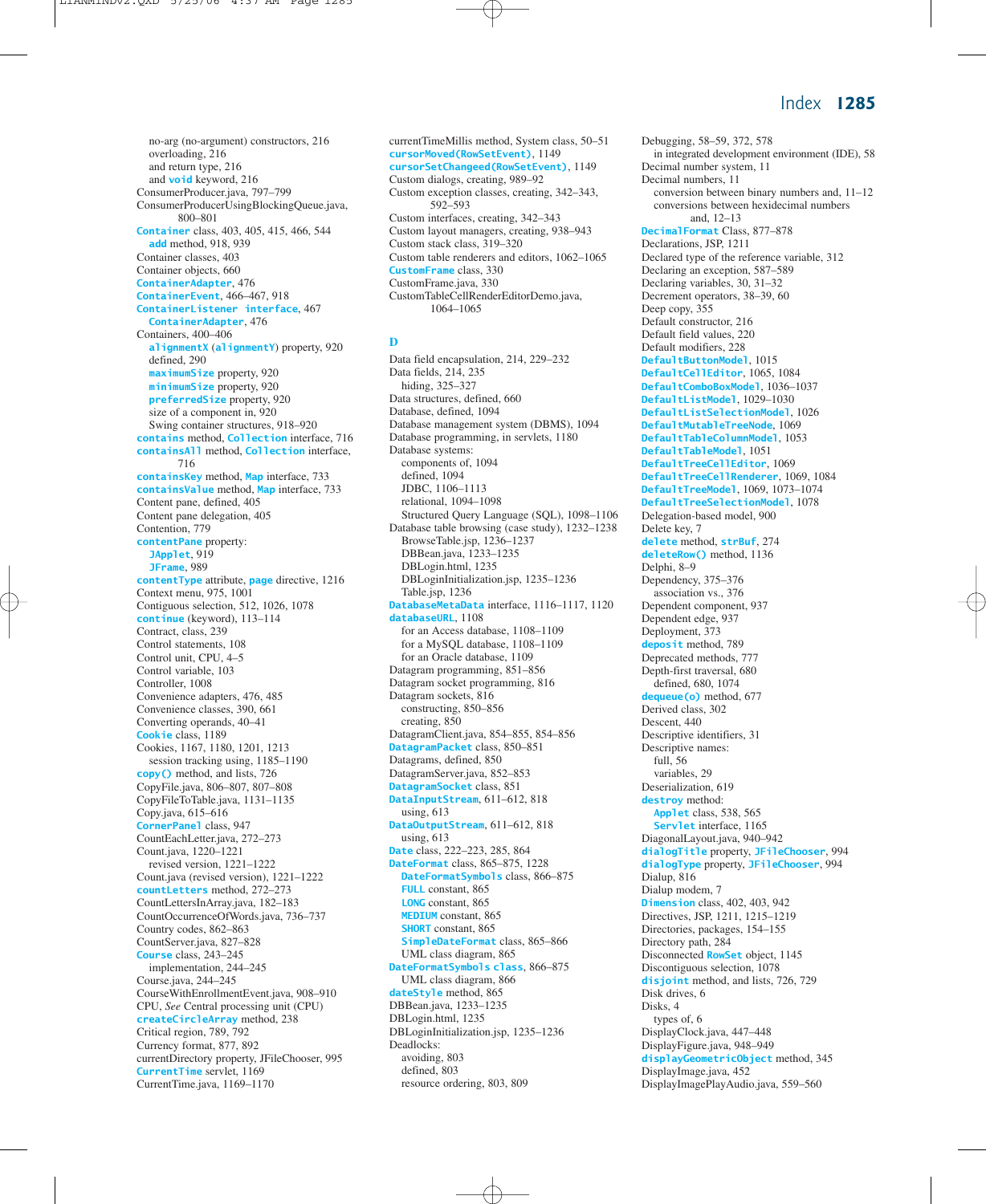DisplayImageWithURL.java, 558–559 Displaying the current time (example), 50–51 DisplayMessageApp.java, 548–549 DisplayMessage.html, 547 DisplayMessage.java, 547–548 **displayObject** method, 314–315 DisplayTimeForm.jsp, 1226–1227 DisplayTime.java, 35–36 DisplayTime.jsp, 1227 **distinct** keyword, SQL, 1104 Distinct tuples, sorting, 1104 Distributed Java system, 1244 "Divide and conquer" strategy, 147 Divider, 949 Division (/) operator, 35 Division by zero, and runtime errors, 57 Documentation, 55–57 **doDelete** method, 1166 **doGet** method, 1157, 1166 **doLayout()** method, 412, 921 Domain constraints, 1096 Domain Name Servers (DNS), 816 Domain names, 816 **doOptions** method, 1166 **doPost** method, 1166 **doPut** method, 1166 dot operator (.), 217 Dot pitch, 7 monitors, 7 **doTrace** method, 1166 **double**, 32 **double**, 34, 89, 143–144 **float** vs., 37 **Double** class, 270, 356–357 **parseDouble** method, 359 Double precision, 34 **Double.parseDouble** method, 46 **doubleValue**() method, 356–357 **do-while** loops, 100–101, 111, 118 Downcasting, 314 **draw3DRect** method, 432 DrawArcs.java, 436–437 **drawImage** method, **Graphics** class, 451–452 **drawLine** method, 431 **drawOval** method, 432 **drawPolygon** method, 439 DrawPolygon.java, 439–440 **drawRect** method, 431–432 **drawRoundRect** method, 431 **drawString** method, 431 **Graphics** class, 428 Drives, defined, 6 DrJava, 17 Drop-down lists, *See* Combo boxes DSL (digital subscriber line), 7, 816 DVDs, 6 Dynamic binding, 311–313 benefits of, 313 defined, 312 Dynamic web contents, 17, 1158–1159, 1210

#### **E**

Eclipse, 18, 58, 78, 97, 133, 175, 220, 898, 1011, 1163 Eclipse Open Source (IBM), 17 **editable** property, **JTree**, 1084 Elements, defined, 714 **else** clause, matching with **if** clause, 76 Email programs, 4 **empty()** method, **Stack** class, 730 **EmptyBorder** class, 952–953 Encapsulation, 147, 159, 386–387, 388 class, 239 Encoding, 42

Encoding scheme, 42 EncodingDemo.java, 889 End tag, HTML, 539 End-of-line style, 56–57 Enhanced for loop, 174 **enqueue(o)** method, 677 EnrollmentEvent.java, 908 EnrollmentListener.java, 908 **entrySet()** method, **Map** interface, 733 **Enumeration** interface, 729 **equalArea** method, 345, 698 **equals** method, 192, 264, 265, 292, 322–323 **Object** class, 322–323 **equalsIgnoreCase** method, **String** class, 265 **Error** class, 581 examples of subclasses of, 581 Error pages, using (example), 1217–1219 ComputeFactorial.jsp, 1218–1219 FactorialInputError.jsp, 1219 FactorialInput.html, 1218 **errorPage** attribute, **page** directive, 1216 Escape sequences, for special characters, 43 **EtchedBorder** class, 952–953 Evaluation rule, 88 Event classes, 900 Event dispatcher thread, defined, 781 Event listener interface, 900 defined, 900 Event objects, 900 Event pair, 900 Event registration, 898 JavaBeans, 898 Event set, 900 custom, creating, 906–911 CourseWithEnrollmentEvent.java, 908–910 EnrollmentEvent.java, 908 EnrollmentListener.java, 908 TestCourseWithEnrollmentEvent.java, 910–911 Event-driven programming: animation using the **Timer** class, 482–485 defined, 464 events, defined, 465 **getSource()** instance method, **EventObject** class, 465 key events, 479–482 listeners, 465–477 mouse events, 477–479 SimpleEventdemo.java, 464 source component, 465 source object, 465 Window events, handling, 474–475 **EventListener** interface, 900 **EventObject** class, 485 Events, defined, 465, 900 Ever-waiting threads, 796 **Exception** class, 592 examples of subclasses of, 581 **Exception** classes, 581 Exception handlers, order of, 585 Exception handling, 212, 575–603 catching an exception, 587–589 CircleWithException.java, 587–588 declaring exceptions, 587–589 defined, 578 exception handler, 584–585 order of, 585 exception message, 587 ExceptionDemo.java, 578 **finally** clause, 589–590 HandleExceptionDemo.java, 579–580 and multiple threads, 589 overview of, 578–580 stack trace, 579

TestCircleWithException.java, 588

TestException.java, 586–587 throwing an exception, 587–589 understanding, 582–589 using, 584–585 ExceptionDemo.java, 578 Exceptions: chained, 591–592 ChainedExceptionDemo.java, 591–592 checked, 582 catching/declaring, 582 compared to events, 578 custom exception classes, creating, 342–343, 592–593 defined, 578, 580 **Exception** class, 581 integer overflow, 582 rethrowing, 591 runtime, 581 unchecked, 582 when to use, 590–591 **executeBatch** method, 1131 **executeQuery** method, **Statement** interface, 1136 **executeUpdate** method, 1130 **Executor** interface, 785–786 UML class diagram, 785 ExecutorDemo.java, 786 **Executors** class, 786 **ExecutorService** interface, 785–786 **exitMenu**, 974 Explicit casting, 43, 313 Exponent methods, **Math** class, 143 Exponential algorithm, 746 Expressions, 32 assignment, 32 Expressions, JSP, 1211 Extended class, 302, 331 **extends** (reserved word), 305 External sort, 759–765 CreateLargeFile.java, 760 first half segments, copying, 762 initial sorted segments, creating, 761–762 large binary file, creating, 760 merging all segments, 762–763 merging two segments, 763 SortLargeFile.java, 763–765

#### **F**

**factorial** method, 640 and recursion, 637–638 FactorialBean.java, 1224–1225 FactorialBean.jsp, 1225 FactorialInputError.jsp, 1219 FactorialInput.html, 1218 Factorial.jsp, 1212, 1219 Factorials, 638–639 ComputeFactorial.java, 637–638 FahrenheitToCelsius.java, 38 Fail-fast, 805 Fairness policies, locks, 791 Fall-through behavior, 83 Fibonacci, Leonardo, 638 Fibonacci numbers: ComputeFibonacci.java, 639–640 and recursion, 638–640 **FigurePanel** class, 432–436, 948 FigurePanel.java, 434–435 implementation, 432 TestFigurePanel.java, 433 UML class diagram, 433 FigurePanel.java, 434–435 **File** class, 283–286, 292 File copying program (case study), 615–616 File path character, 418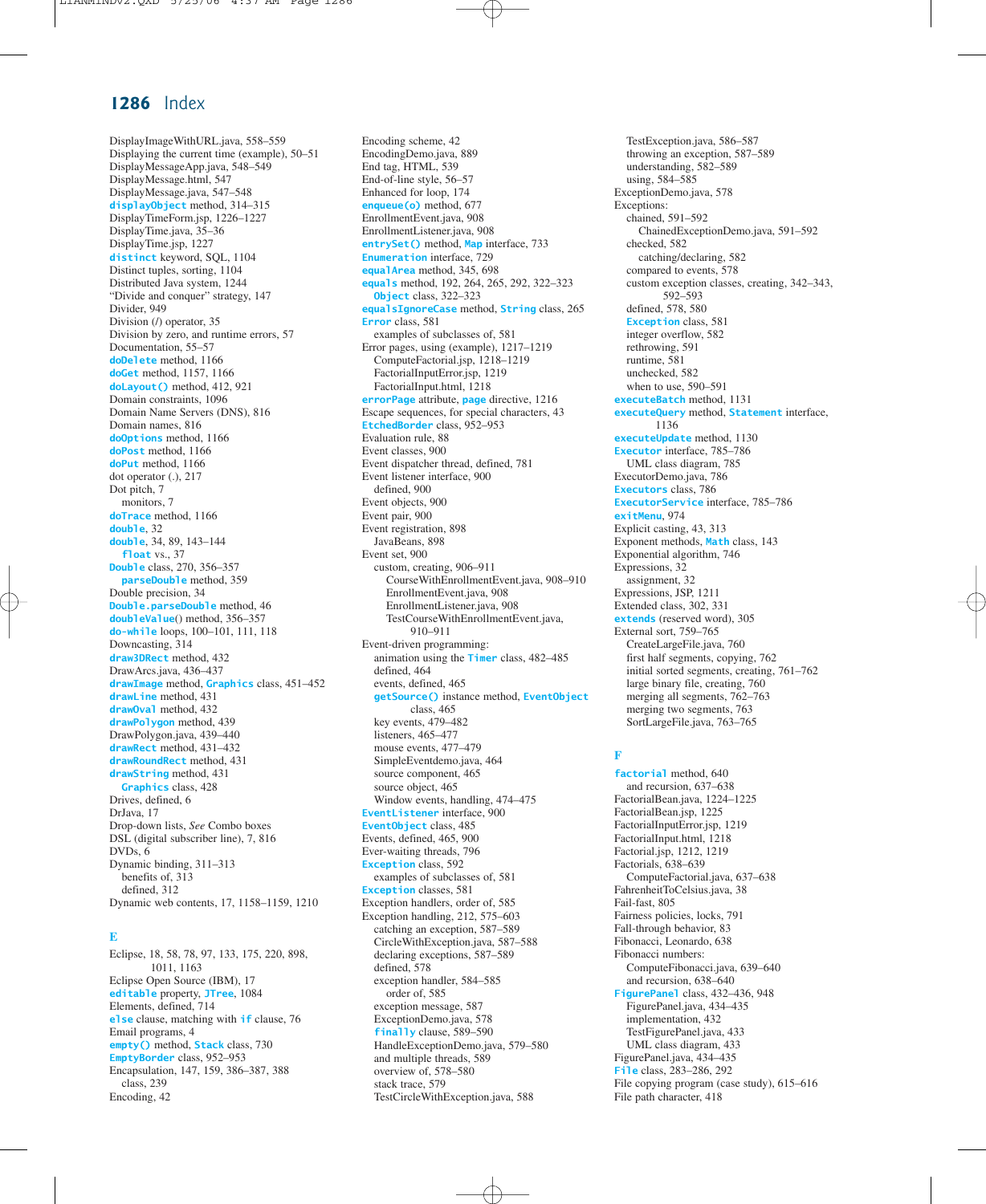File pointer, 622 **FileInputStream**, 609–611 UML class diagram, 609 Filename, 285 **FileOutputStream**, 609–611 UML class diagram, 609 Files, naming conventions, 418 **fill** method, 192 and lists, 728 **fill3DRect** method, 432 Fillers, 931 **fillOval** method, 432 **fillRect** method, 431 **fillRoundRect** method, 431 Filter streams, defined, 611 **FilterInputStream** class, 611 **FilterOutputStream** class, 611 **final** (keyword), 321, 332 Final local variable, 322 **final** (modifier), 21, 33 FinalizationDemo.java, 323–324 **finalize** method, 322, 323–324 **Object** class, 322 **finally** clause, 589–590 FinallyDemo.java, 590 and I/O programming, 590 finallyDemo.java, 590 FindGrade.java, 1111–1112 FindGradeUsingPreparedStatement.java, 1114–1116 FindSalesAmount.java, 110–111 FindUserTables.java, 1117–1118 Fire event, 465 **firstKey()** method, **SortedMap** interface, 733–734 FirstServlet.java, 1161 Fixed-length record, 624 FixedLengthStringIO.java, 624–625 FlashingText.java, 780 **float**, 32, 34, 89 **Float** class, 270, 356 floatable property, JToolBar, 977 Floating-point literals, 37 Floating-point numbers, 34, 59 **floatValue**() method, 356–357 Floppy disks, 6, 239 **FlowLayout** class, 291 **FlowLayout** manager, 290, 406–408, 436 components/properties for specifying horizontal/ vertical gap between components, 920 **FocusAdapter**, 476 Focused components, 482 **FocusEvent**, 466, 467 **FocusListener** interface, 467 **FocusAdapter**, 476 **Font** class, 403, 413 **FontMetrics class**, 403, 440–442 **for** loop, 102–104, 118, 237 adding semicolon at end of for clause before the loop body, 103 control variable, 103 **loop-continuation-condition** in, omission of, 103–104 nested, 105–106 syntax for, 102 **foreach** loops, 174, 718 Foreign key constraints, 1097 defined, 1096  $<$ form $>$  ...  $<$  /form $>$  tags, 1172 Formal parameters, method header, 130 **Format** class, 155–156 Format.java, 155–156 FormatString.java, 289 **Formatter** class, 289 Formatting numbers, 41

FORTRAN, 8 Fractals, 646–649 defined, 646 Sierpinski triangle: creation of, 646 defined, 646 SierpinskiTriangle.java, 647–648 Frames, 403–406 adding components to, 405 creating, 403 MyFrame.java, 404 MyFrameWithComponents.java, 405 Framework-based programming: defined, 392 using Java API, 392 **frequency** method, and lists, 726 **FULL** constant, **DateFormat** class, 865 Function keys, 7 Functions, 130–131

#### **G**

Garbage, defined, 222 Garbage collection, 177, 222, 323–324 Generic instantiation, 694 Generic programming, 311–313, 350, 356, 362, 365 defined, 313 Generic reference types, 694 **GenericMatrix** class, 705–710 **addMatrix** method, 705–706, 706 GenericMatrix.java, 706–708 IntegerMatrix.java, 708 **multiplyMatrix** method, 705–706 RationalMatrix.java, 708–709 TestIntegerMatrix.java, 709 TestRationalMatrix.java, 709–710 UML class diagram, 706 GenericMatrix.java, 706–708 GenericMethodDemo.java, 698, 699 Generics: actual concrete type, 694 bounded generic type, 699 declaring generic classes and interfaces, 695–698 formal generic type, 694 generic class constructor, 697 generic class parameter vs. generic method parameter, 699 generic instantiation, 694 generic methods, 698–699 generic type limitation, 697 generic types, benefits of using, 697 **GenericMatrix** class, 705–710 GenericMethodDemo.java, 698 GenericStack.java, 696–697 motivations, 694–695 multiple generic parameters, 698 raw types: and backward compatibility, 699–700 unsafe, avoiding, 703–705 wildcards, 701–703 **GenericServlet** class, 1166 **GenericServlet** class, UML class diagram, 1167 GenericSort.java, 360–362 GenericSortNew.java, 705 GenericStack.java, 696–697 GeometricComparator.java, 721–722 **GeometricObject** class, 302, 302–306, 309–310, 390 abstract class, 344 **getArea()** method, 302 **getDiameter()** method, 302 **getPerimeter()** method, 302 **toString()** method, 302

**toString** method, 309 UML class diagram, 343 using, 344 GeometricObject.java, 303–304, 342–343, 344 **get** method, 214 **get** method, 378 GET method, 1159–1160 **getAllFonts()** method, 413 **getArea** method, 214–220, 227 getArea() method, GeometricObject class, 302 **getAvailableFontFamilyNames()** method, 413 getAvailableIDs() method, TimeZone class, 864 getAvailableLocales() method, **Locale** class, 864 **getBirthDate()** method, 232–233 **getChars** method, 268 **getClass** method, 325 **getColumnCount** method, 1130 **getColumnName()** method, 1130 **getConnection(databaseURL), DriverManager** class, 1108 **getContentPane()** method, 405, 919 **getCurrencyInstance**, 876, 890 **getCurrencyInstance** method, **NumberFormat.getInstance()**, 877, 890 **getData** method, 850 **getDateCreated()** method, 302–303, 309 **getDateTimeInstance** method, 865 **getDiameter()** method, **GeometricObject** class, 302 **getElementAt** method, 1029 **getGraphics()** method, 429 **getHeight()** method, 442 **getInitParameter**, **ServletConfig** interface, 1166 **getInitParameterNames**, **ServletConfig** interface, 1166 **getInputStream()** method, 818 **getInstance**, 876, 890 **getKeyChar**() method, **KeyEvent**, 482 **getKeyCode**() method, **KeyEvent**, 482 getKeyStroke method, KeyStroke class, 970 **getLeadSelectionPath()** method, 1078 **getMessage()** method, 583, 586, 592 **getMetaData** method, 1130 **getMonthName**, 148 **getNumberInstance**, 876, 890 **getNumberOfDaysInMonth**, 148, 149 **getNumberOfObjects()**, 224–225, 231 **getOutputStream()** method, 818 **getParameter** method, **Applet** class, 563, 565 GetParameters.java, 1173–1174 **getPercentInstance**, 876, 890 **getPercentInstance()**, **NumberFormat.getInstance()**, 877, 890 **getPerimeter()** method, **GeometricObject** class, 302 **getPreferredSize**() method, 436 **getRadius** method, 224, 231 GetRegistrationData.jsp, 1231 **getSelectedItem** method, 1036 **getSelectionPaths**() method, 1080 **getServletContext**, **ServletConfig** interface, 1166 **getServletName**, **ServletConfig** interface, 1166 **getSize** method, 320, 1029 **getSource()** instance method, **EventObject** class, 465 **getStackTrace()** method, 585–586 **getStartDay**, 148 **getString** method, 883 **getStudents()** method, 244–245 Getter, 230, 249 **getTime()** method, 222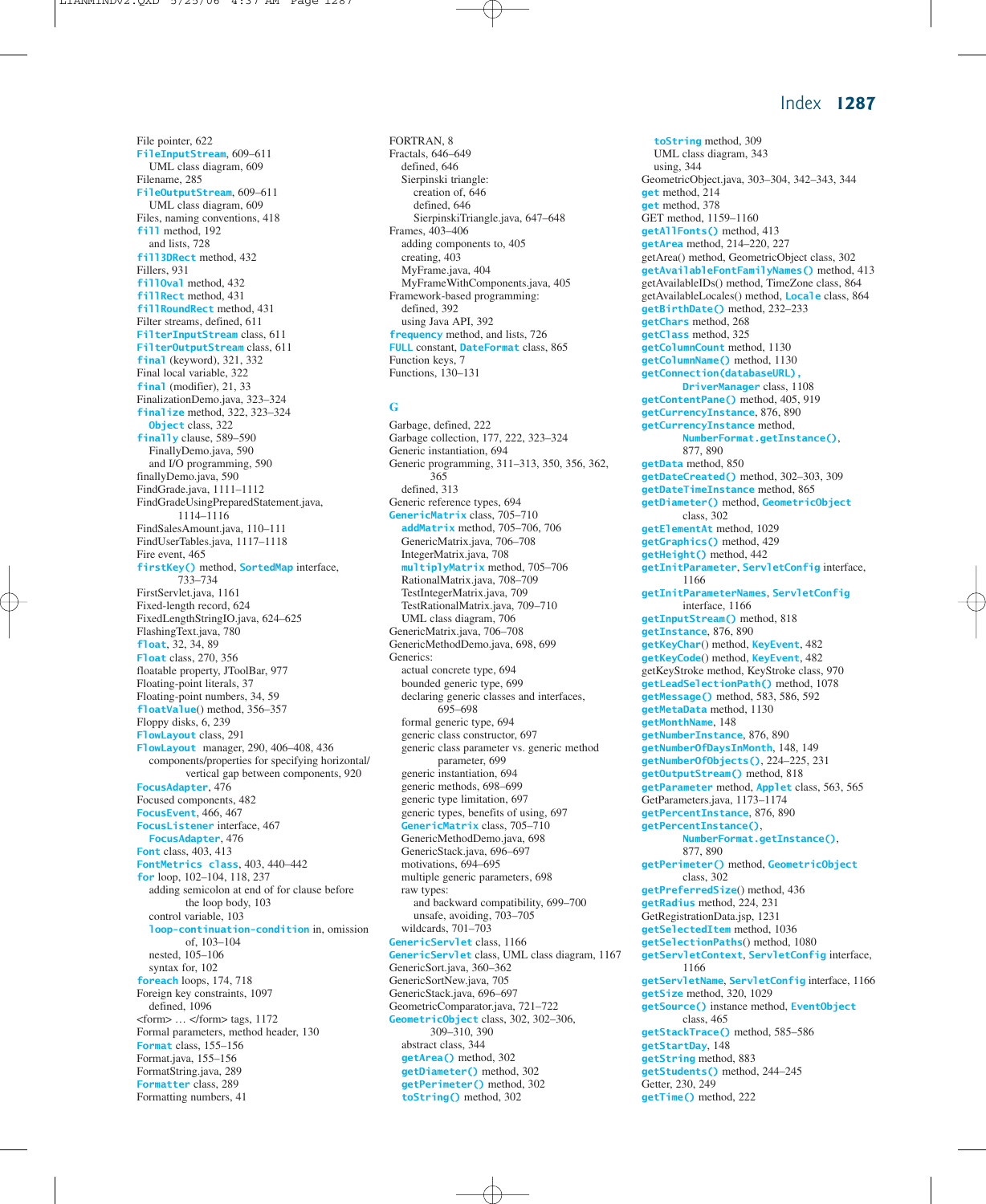**getTimeInstance** method, 865 **getTimeZone(id)** method, 864 **getTotalNumberOfDays**, 148 **getTotalNumberOfDays(int year, int month)**, 149 **getWidth()** method, 442 **getWriter** method, 1170 GIF (Graphics Interchange Format), 418 **GifEncoder** class, 1198 Gigahertz (GHz), 5 Glue, 931–932 Gosling, James, 14, 24 GradeExam.java, 197 Graphical notations, 213, 373, 393 Graphical user interface (GUI), 525 defined, 492 Graphics, 425–462 arcs, drawing, 436–438 **draw3DRect** method, 432 drawing on panels, 430–431 **drawLine** method, 431 **drawOval** method, 432 **drawRect** method, 431–432 **drawRoundRect** method, 431 **drawString** method, 431 **FigurePanel** class, 432, 432–436 **fill3DRect** method, 432 **fillOval** method, 432 **fillRect** method, 431 **fillRoundRect** method, 431 **FontMetrics** class, 440–442 **getGraphics**() method, 429 graphical coordinate systems, 426 **Graphics** class, 403 images, displaying, 451–452 DisplayImage.java, 452 **MessagePanel** class, 442–446 **paintComponent** Method, 429 polygons, 438–440 polylines, 438–440 **StillClock** class, 447–451 TestPaintComponent.java, 429–430 **Graphics** class, 403 defined, 426–427 **drawString** method, 428 **setColor** method, 446 **setFont** method, 446 UML class diagram, 427 **Graphics** object, 427 **GraphicsEnvironment** class, 413 Greatest common divisor, finding (example), 108–109 GreatestCommonDivisor.java, 108–109 Greedy match, 283 **GregorianCalendar** class, 148, 345–346, 870 **GridBagConstraints** object, constructing, 926 **GridBagLayout** manager, 408–410, 436, 924–928 adding a component to the container of, 926 anchor, 925 defined, 924 display area, 924 filling, 925 **GridBagLayout()** constructor, 924 growth weight, 925 insets, 926 location, 925 padding, 926 properties for specifying horizontal/vertical gap between columns/rows, 920 ShowGridBagLayout.java, 927–928 ShowGridLayout.java, 409–410 size, 925 using, 926–927 Grouping patterns, 280–282 Growth rate, algorithms, 744

GUI classes: classification of, 402 as JavaBeans components, 899 GUI components, 330–331, 400–401 common features of, 415–418 inheriting, 330–331 pluggable look-and-feel feature, 960–961 TestSwingCommonFeatures.java, 416–417 GUI event dispatcher thread, 781 GUI events, handling, 363–364 GUI helper classes, 403 GUI programming, getting started with, 400–427

#### **H**

**HandleASession** class, 839, 841–842 HandleEvent.java, 363–364 HandleExceptionDemo.java, 579–580 Handlers, 467, 486, 900 Hand-tracing a program, 58 Hard disks, 6 Hardware, defined, 4 Has-a relationship, 320, 390 **hashCode** method, 323, 717 **Object** class, 323 **HashMap** class, 716–718 **HashSet** class, 716–718 **Set** interface, 716–718 TestHashSet.java, 717–718 **Hashtable**, 735 **hasNext()** method, **Iterator** interface, 724 <head> tag, HTML, 539 **headMap()** method, **SortedMap** interface, 734 Heap sort, 755–759 analysis, 759–760 HeapSort.java, 758–759 height of a heap, 759 implementation, 758–759 initial heap, creating, 757–758 **makeHeap** method, 759 merge sort vs., 759 method for making a heap, 758 **rebuildHeap** method, 759 rebuilding a heap: algorithm for, 758 method for, 757 sorting an array from a heap, 756–757 Heap.java, 686–687 Heaps, 660, 683–689 adding a new node, 684, 687 defined, 683 **Heap** class, 685–687 new node, adding, 684–685 removing the root, 684, 687 representing, 684 root, removing, 684 TestHeap.java, 687–688 Heavyweight components, 401 Height, 440 Helper classes, 402 Hertz (Hz), 5 Hexadecimal numbers, 11 conversions between decimal numbers and, 12–13 **hgap** property, **BorderLayout** manager, 412 Hidden variables, 236 HidingDemo.java, 326–327 High-level languages, 8–9 Histogram.java, 523–524 Hoare, C. A. R., 752 HoldComponents.java, 290 Horizontal alignment, buttons, 494 Horizontal text position, buttons, 495 Horizontal wrap layout, lists, 1026 **House** class, 355–356

House.java, 354–355 **hsbPolicy** parameter, **JScrollPane**, 944 **hspace** attribute, <applet> tag, HTML, 540 HTML:  $\text{lt}$   $\text{lt}$   $\text{tag}, 539-544$ syntax for, 539 <title> tag, 539 attributes, 539 <body> tag, 539 defined, 539 end tag, 539 <head> tag, 539  $\text{thm}$  tag, 539 start tag, 539 tags, 539 HTML files, placing, 1172 HTML forms, 1159, 1170–1176 defined, 1170 <form> … </form> tags, 1172  $<$ input $>$  tag, 1172 <label> … </label> tags, 1172 obtaining current time based on locale and time zone, 1174–1176 obtaining parameter values from, 1172–1174  $<$ option $>$  ...  $<$ /option $>$  tags, 1172 <select> … </select> tags, 1172 Student\_Registration\_Form.html, 1171 <textarea> … </textarea> tags, 1172 HTML/XHTML tutorial, 1170 **HttpServlet** class, 1157, 1166, 1213 **doDelete** method, 1166 **doGet** method, 1166 **doOptions** method, 1166 **doPost** method, 1166 **doPut** method, 1166 **doTrace** method, 1166 UML class diagram, 1167 **HttpServletRequest** interface, 1166–1167, 1213 UML class diagram, 1167 **HttpServletResponse** interface, 1168, 1213 UML class diagram, 1168 **HttpSession** interface, 1190–1195 RegistrationWithHttpSession.java, 1190–1195 UML class diagram, 1101 Hypertext Markup Language (HTML), 14 Hyper-Text Transport Protocol (HTTP), defined,

## **I**

1180

IBM DB2, 1099 IBM Informix, 1099 **icon** property, 970 **iconImage** property, **JFrame**, 919 Icons, 492–494 sharing, 418 Identifiers, 30–31 IdentifyHostNameIP.java, 823 IEEE 754 standard, 34 **if ... else** statements, 74–75, 89 **if** statements, 73, 89, 131 **if ... else** statements, 74–75 nested, 76–78 simple, 73–74 **IllegalArgumentException**, 412, 582, 582–583, 587, 589 **IllegalMonitorStateException**, 796–797 Image file format, 418 Image files, naming, 418 Image icons, 418–419, 970–971 borders/icons, sharing, 418 sharing borders and, 419 TestImageIcon.java, 418–419 ImageContent.java, 1195–1196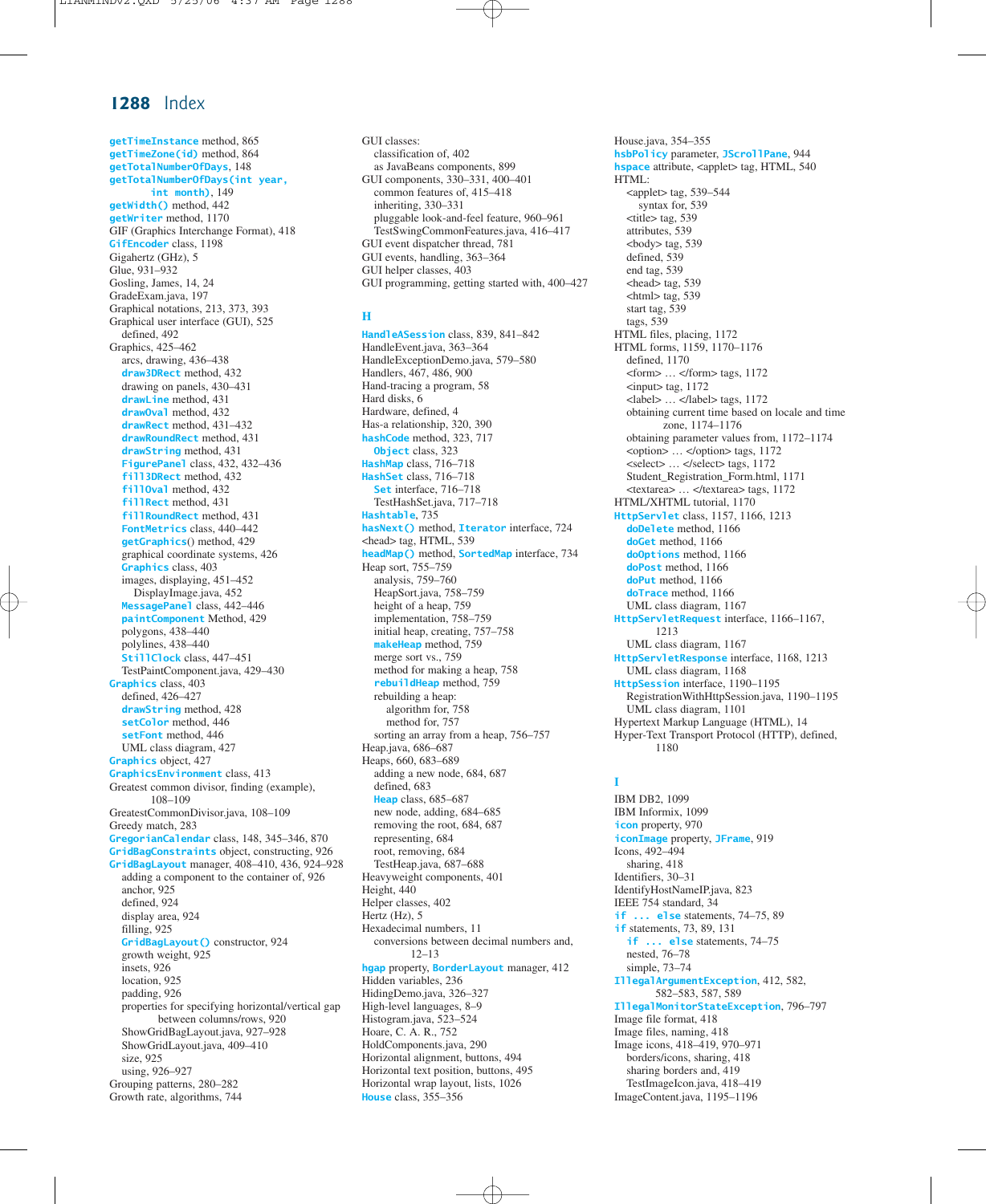ImageContentWithDrawing.java, 1197–1199 **ImageIcon** class, 947 **ImageObserver** interface, 451 **ImageViewer** class, 452–455 ImageViewer.java, 454–455 SixFlags.java, 453–454 stretchable image, 452 UML class diagram, 453 ImageViewer.java, 454–455 <img> tag, 1195–1196, 1199 Immutable class, 232–233, 358–359 Immutable objects, 232–233 Immutable strings, 263–264 Implementation, software development process, 372 **implements** (keyword), 350 Implicit casting, 43, 313 **import** attribute, **page** directive, 1216 Import on demand declaration, 157 Improved math learning tool (example), 80–81 **include** directive, 1216 Increment operators, 38–39, 60 Incremental development and testing, 30 Indentation, 56, 76 indent code, 56 Index, 171, 173, 175, 193 Indexed variables, 171 **indexOf** method, 267–268 **IndexOutOfBoundsException**, 580, 582, 586 **InetAddress** class, 822–823 IdentifyHostNameIP.java, 823 Infinite loops, 97 Infinite recursion, 637 Information hiding, 147, 159 Inheritance, 301–339, 376, 608, 675 aggregation vs., 389–390 and classes, 377 defined, 302 GUI components, 330–331 multiple, 342 single, 342 **init** method: **Applet** class, 565 **Servlet** interface, 1165 Initial capacity, 275 Initial heap, creating, 757–758 Initialization blocks, 327–330 InitializationDemo.java, 328–329 Initializers, 172 Inner class, 485 anonymous, 471–472 combining dependent classes into a primary class, 485 declaring, 470 defined, 469 objects of, 470 SimpleEventDemoInnerClass.java, 470–471 **static**, 470 Inner class listeners, 469–471 **InnerClass** class, 469–470 Inorder traversal, 679 Input and output devices, 4, 6–7 keyboard, 6–7 Input dialogs, 45–46, 985–986 defined, 982, 985 Input errors, 57 Input stream, 606  $<$ input $>$  tag, 1172 **InputEvent** class, 477 **InputMismatchException**, 579 **InputStream** class, 608–609 **InputStream** class, 818 UML class diagram, 608 Insert key, 7 Insertion order, 734 Insertion sort algorithm, 746

Insertion sort, analyzing, 746 InsertionSort.java, 191, 746 **insertRow()** method, 1136 **Insets** class, 942 Instance, 214 Instance methods, 217 overriding, 309 Instance variable, 217, 224 **instanceof** operator, 314 Instantiation, 214 **int**, 32, 34, 89 **Integer** class, 270, 356–357 **parseInt** method, 359 Integer division, 35, 60 Integer literals, 36–37 Integer overflow exceptions, 582 Integer vs. decimal division, 38 **IntegerMatrix** class, 706 IntegerMatrix.java, 708 **Integer.parseInt** method, 46 Integers, 34, 59 Integrated development environment (IDE), 17, 175 debugging in, 58, 78, 97, 133, 220 Integrity, relational database systems, 1094 Integrity constraints, 1095–1098 defined, 1095 domain constraints, 1096 enforcing, 1097–1098 foreign key constraints, 1097 primary key constraints, 1096–1097 types of, 1096 Interfaces, 212, 347–356 abstract classes vs., 350–352 accessing constants, 341 **Cloneable** interface, 354–356 compiling, 348 conflict, 342 custom, creating, 342–343 declaring, syntax for, 348 defined, 347 and generic programming, 350 marker, 354 **intern** method, 264 Internal frames, creating, 999–1000 International character encoding, 1176 International clock: calendar, displaying, 870–875 CalendarApp.java, 874–875 CalendarPanel.java, 871–873 **showDayNames** method, 873 **showDays** method, 873 **showHeader** method, 873 displaying, 867–870 WorldClockApp.java, 870 WorldClockControl.java, 868–869 WorldClock.java, 867–868 International time, displaying, 1225–1228 DisplayTimeForm.jsp, 1226–1227 DisplayTime.jsp, 1227 TimeBean.java, 1226 Internationalization, 861–894 **Calendar** class, 864 character encoding, 888–889 common country codes, 863 common language codes, 863 **Date** class, 864 **DateFormat** class, 865–875 international clock, displaying, 867–870 Java features supporting, 862 **Locale** class, 862–864 numbers, formatting, 875–881 **ResourceBundle** class, 862, 882, 890 **TimeZone** class, 864–865 Unicode, 862–864

Interned strings, 263–264, 292 Internet, defined, 14, 816 Internet Protocol (IP), 816 address, 816 Internet Service Provider (ISP), 816 Inter-relational, defined, 1096 **interrupt()** method, 804 **InterruptedException**, 778 **intValue**() method, 356–357 InvalidRadiusException.java, 592–593 I/O (input/output), 575–603 and Java, 606 **IOException**, 580–581, 581, 583, 585, 590, 592 IP address, 816 **is null** operator, 1102–1103 Is-a relationship, 320, 342, 376 non-extensible is-a, 377 **isAlive()** method, 804 **isEmpty** method, 320 **Collection** interface, 716 **Map** interface, 733 **isErrorPage** attribute, **page** directive, 1216 **isFocusable** property, 482 Is-kind-of relationship, 342, 390 **isLeapYear**, 149 **isLeapYear(int year)** method, 151 isLetterOrDigit(ch) method, 271 **isLetterOrDigit(ch)** method, 275 **isPalindrome** method, 641–642 **isThreadSafe** directive, 1216 **ItemEvent**, 466, 467, 509 **ItemListener** interface, 467 Iteration, recursion vs., 649 Iteration of a loop, 96 **Iterator** interface, 729 **hasNext()** method, 724 **next()** method, 724 **remove()** method, 716 UML class diagram, 715 **iterator** method, 716

#### **J**

jakarta-tomcat-5.5.9.zip, 1159 **JApplet**, 402, 403, 538, 919–920 **JApplet**, 538 Java, 8 applets, 14, 17, 535–574 using Swing components in, 538 application program interface (API), 16 blocks, 21 built-in monitor, 796–797 bytecode file, 19 case sensitivity of, 21, 31 class names, 17 classes, 21 console output, 17 design characteristics, 14 history of, 14, 16 language specification, 16 **main** method, 17 methods, 22 modifiers, 21 programs: case sensitivity of, 19 comments, 20–21 creating, compiling, and executing, 18–20 reserved words (key words), 21 statements, 21 Student.java, 829–830, 1229–1230 StudentServer.java, 833–834 syntax rules, 18 versatility, 14–15 wrapper classes, 270, 358 Java 2 Enterprise Edition (J2EE), 16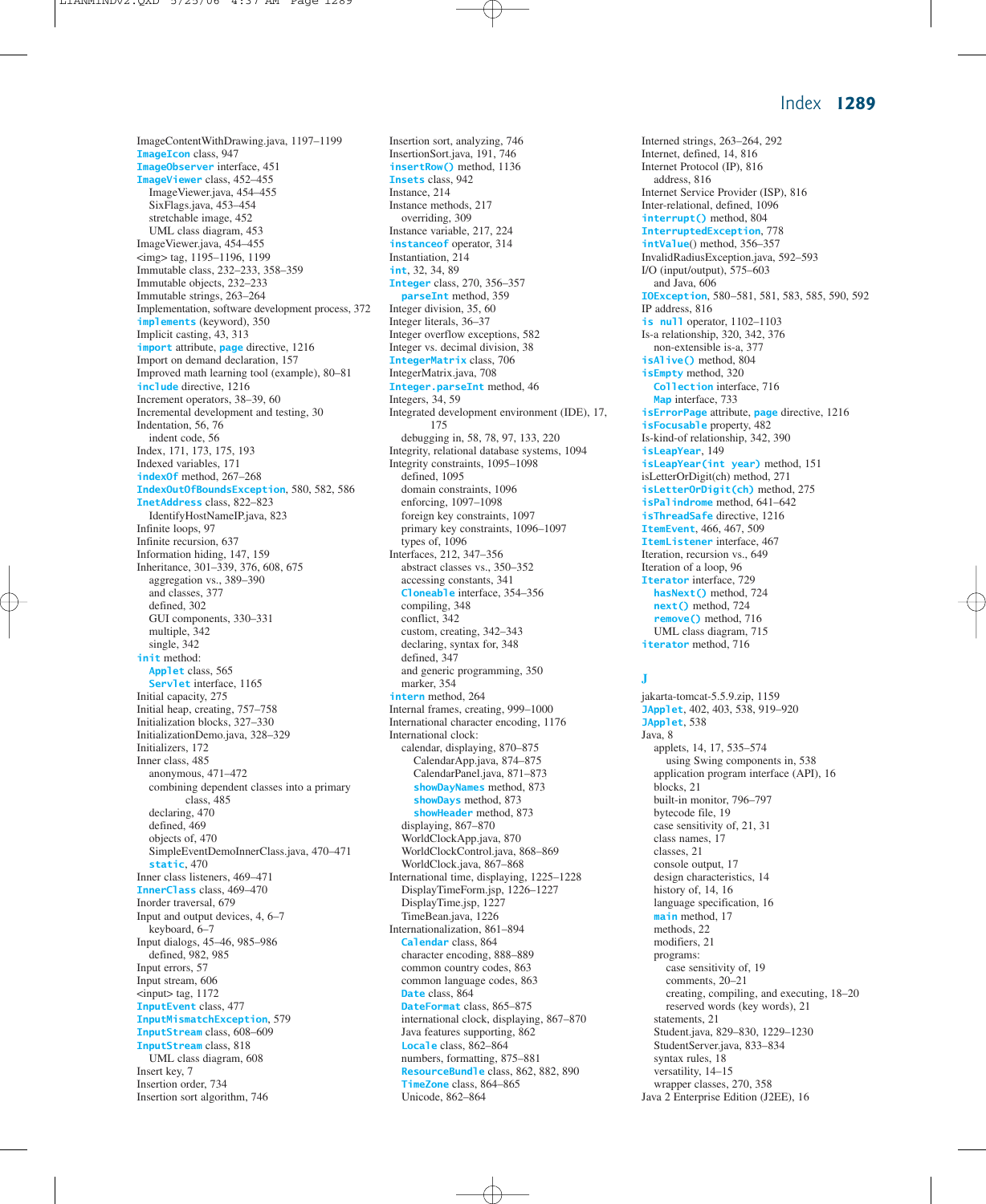Java 2 Micro Edition (J2ME), 16 Java 2 Standard Edition (J2SE), 16 Java archive file format (JAR), 563 Java bytecode, 9 Java Coding Style Guidelines, 55 Java Collection Framework, 714–743 **Comparator** interface, 721–723 defined, 714 design of, 715 lists, 723–726 maps, 733–737 priority queues, 731–733 queues, 731–733 relationships of the interfaces and classes in, 714 sets, 716–721 singleton and unmodifiable collections and maps, 737–738 **Stack** class, 729–730 **Vector** class, 729–730 Java Collections Framework, 390, 661 defined, 714 Java database programming, 1093–1123 advanced, 1125–1156 Java Development Toolkit (JDK), 16–17 command-line debugger ( jdb), 58 foreach loop, 174, 718 **javadoc** command, 21 **PriorityQueue** class, 732 and supplementary characters, 42 Java development tools, defined, 17 Java directory separator (/), 285 Java event model: elements, 900 event classes, 900 event listener interface, 900 event pair, 900 event set, 900 custom, creating, 906–911 listener components, 901–902 review, 900–902 source components, 900–901 custom, creating, 902–906 TestSourceListener.java, 901–902 Java GUI API, 404–405 Java I/O programming, illustration of, 606–607 Java language specification, defined, 17 Java programming, 108 Java programming-development process, 18 Java projects: archived projects, running, 563–564 manifest file, 563 packaging and deploying, 562–564 Java Runtime Environment (JRE), 563 Java servlets, 15, 17 Java source file, 19 Java style, 960 Java Virtual Machine (JVM), 9, 312, 1160 JAVA\_HOME environment variable, 1163 **java.applet.Applet**, 536, 538, 559 **java.awt** package, 291, 401, 403 **java.awt.Applet** class, 918 **java.awt.Color** class, 412 **java.awt.Component**, 412, 416, 420, 501, 899, 911, 918, 928, 961 **java.awt.Container**, 405, 415–416, 918, 921, 939 **java.awt.Dialog** class, 918, 992 **java.awt.event** package, 465 **java.awt.event.ActionListener** interface, 342 **java.awt.event.ContainerEvent**, 918 **java.awt.Frame** class, 408, 918 **java.awt.GraphicsEnvironment**, 413 **java.awt.Panel**, 401

**java.awt.Point**, 477 **java.awt.Window**, 401 JavaBeans: accessor (get) methods, 898 class as JavaBeans component, 1219 component, creating an instance for, 1219 components, 898 defined, 898 minimum JavaBeans component requirements, 898 ComputeLoan2.jsp, 1223–1224 Count.java, 1220–1221 Count.java (revised version), 1221–1222 defined, 898 event registration, 898 FactorialBean.java, 1224–1225 FactorialBean.jsp, 1225 international time, displaying, 1225–1228 DisplayTimeForm.jsp, 1226–1227 DisplayTime.jsp, 1227 TimeBean.java, 1226 mutator (set) methods, 898 properties of: associating with input parameters, 1223–1232 and data fields, 899 getting/setting, 1222–1223 property-naming patterns, 899 and **Serializable** interface, 898 student registration: GetRegistrationData.jsp, 1231 StoreData.java, 1228–1229 StoreStudent.jsp, 1231–1232 syntax for creating a bean, 1220 TestBeanScope.jsp, 1221 using in JSP, 1219–1222 javac, 563 **javadoc** command, JDK, 21 javadoc comments, 21, 55 **java.io.File** class, 284, 288 **java.io.FileNotFoundException**, 609 **java.io.IOException**, 610 **java.io.Reader** class, 289 **java.io.Writer** class, 289 **java.lang** package, 392, 1215 **java.lang.Class**, 325 **java.lang.Cloneable** interface, 354–356 **java.lang.Comparable** interface, 342, 348, 694, 699 **java.lang.Math**, 154 **java.lang.Number** class, 580 **java.lang.Object** class, 302, 310, 331, 356 **java.lang.String** class, 262–263, 283 **java.lang.StringBuffer** class, 273 **java.lang.Throwable** class, 585–586, 592, 596 **java.lang.UnsupportedOperationException**, 716 **Collection** interface, 716 **java.net.BindException**, 817, 822 **java.net.ConnectException**, 822 **java.net.URL** class, 558 **java.rmi.Remote** interface, 1244 JavaServer Pages (JSP), 15, 1209–1241 actions, 1211 **application** variable, 1214 browsing database tables (case study), 1232–1238 BrowseTable.jsp, 1236–1237 DBBean.java, 1233–1235 DBLogin.html, 1235 DBLoginInitialization.jsp, 1235–1236 Table.jsp, 1236 comments, 1212 ComputeLoan.html, 1214–1215

ComputeLoan.jsp, 1215 **config** variable, 1214 declarations, 1211 defined, 1210 directives, 1211, 1215–1219 error pages, using (example), 1217–1219 ComputeFactorial.jsp, 1218–1219 FactorialInputError.jsp, 1219 FactorialInput.html, 1218 exceptions, 1232 expressions, 1211 Factorial.jsp, 1212 forwarding requests from, 1232 importing classes (example), 1216–1217 ComputeLoan1.jsp, 1216–1217 **include** directive, 1216 JSP files, storing, 1210 JSP implicit objects, 1213 JSP tags, 1210 **out** variable, 1213 **page** directive, 1216 **page** variable, 1214 **pageContext** variable, 1214 predefined variables, 1213–1215, 1238 processing of, 1211 **request** variable, 1213 **response** variable, 1213 scripting constructs, 1211, 1211–1213 syntax, 1237–1238 scripting elements, 1211 scriptlets, 1211, 1213 **session** variable, 1213 tablib directive, 1216 translated into a servlet, 1211 using JavaBeans in, 1219–1222 **java.swing.ButtonGroup**, 501 **java.swing.event** package, 465 **java.text.DateFormat**, 864–865, 890 **java.text.DateFormatSymbols**, 866 **java.text.ParseException**, 877 **java.util** package, 392 **java.util.ArrayList**, 316–319, 695, 805, 905, 910, 1029 **java.util.Arrays**, 191–192, 362, 744, 752 **java.util.Calendar**, 345 **java.util.Calendar**, 345 **java.util.Collections**, 744 **java.util.Comparator** interface, 721 **java.util.ConcurrentModification-Exception**, 805 **java.util.date**, 222–223, 243 **java.util.EventListener**, 900 **java.util.EventObject**, 465, 484, 900 **java.util.Formatter**, 289 **java.util.GregorianCalendar**, 345 **java.util.Hashtable**, 734 **java.util.InputMismatchException**, 579 **java.util.Observable** class, 1008 **java.util.Observer** interface, 1008 **java.util.Random**, 223 **java.util.Scanner**, 289 **java.util.Stack**, 730, 805 **java.util.TimeZone**, 864 **javax.servlet**, 1164 **javax.servlet.http**, 1164 **javax.servlet.http.Cookie**, 1185 **javax.swing** package, 392, 402 **javax.swing.AbstractButton**, 492 **javax.swing.BorderFactory** class, 954 UML class diagram, 954 **javax.swing.event** package, 515 **javax.swing.event.ListSelectionEvent**, 513 **javax.swing.event.ListSelectionListener** interface, 513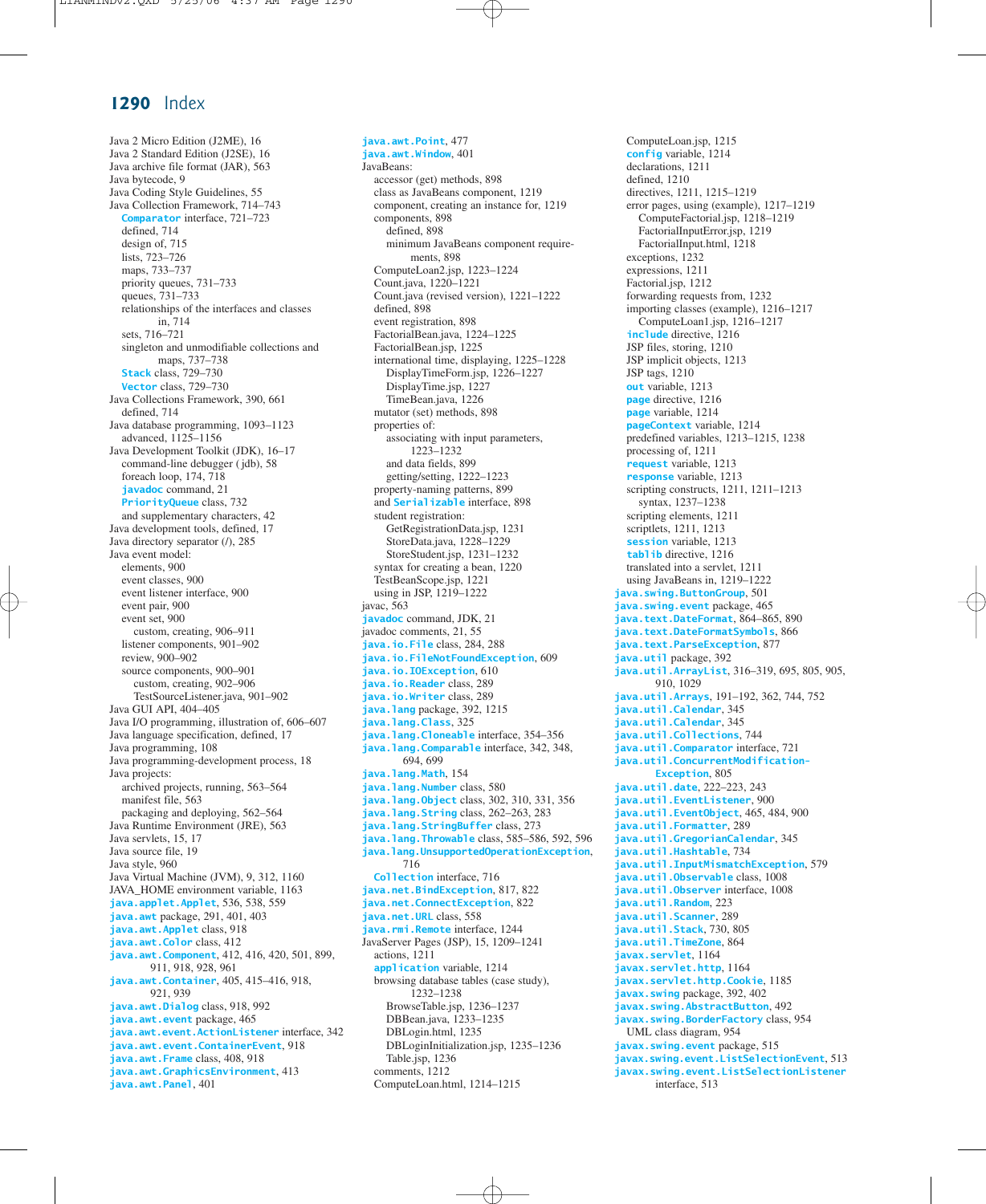**javax.swing.JApplet**, 538 **javax.swing.JComponent**, 921 **javax.swing.JGlassPane**, 919 **javax.swing.JLayeredPane**, 919, 961 **javax.swing.JRootPane**, 919, 961 **javax.swing.JTable**, 1046 **javax.swing.SwingConstants** interface, 495 **javax.swing.Timer**, 482 **javax.swing.tree**, 1069 **javax.swing.UIManager**, 960 JBuilder (Borland), 17, 18, 58, 78, 97, 133, 175, 220, 898, 1011, 1163 **JButton**, 247–248, 400, 405, 415, 466, 468, 493, 898, 900–901, 1015, 1016 **JCheckBox**, 400, 466, 498, 1016 **JCheckBoxMenuItem**, 1001 adding to a **JMenu**, 968–969 **JColorChooser**, 992–994 color preview panel, 993 flexibility of, 994 tabbed pane, 993 **JComboBox**, 247–248, 400, 402, 466, 509–511, 1035–1038 ComboBoxCellRendererDemo.java, 1037–1038 defined, 1036 events generated by, 509–510 UML class diagram, 509, 1036 **JComponent**, 402, 431, 952 extending, 431 JCreator LE, 17 JDBC, 1106–1113 accessing a database from a Java applet, 1111–1113 accessing the database, steps in, 1106 classes12.jar, 1107–1108 **Connection** interface, 1113, 1116, 1120 **DatabaseMetaData** interface, 1116–1117, 1120 defined, 1106 developing database applications using, 1107–1108 drivers, 1108 loading, 1107–1108 FindGrade.java, 1111–1112 image retrieval, 1150 image storage, 1150 interfaces and classes, 1106 JDBC 2 standard, 1126 JDBC 3 standard, 1126 mysqljdbc.jar, 1107–1108 **ResultSet**, processing, 1109–1110 **ResultSetMetaData** interface, 1116 retrieving metadata, 1116–1119 SimpleJDBC.java, 1110 statements: creating, 1109 executing, 1109 StoreAndRetrieveImage.java, 1151–1153 storing and retrieving images in, 1150–1153 URLs, 1108 JDBC-ODBC driver, 1177 **JdbcRowSet**, 1145 **JDialog**, 403 **JEdit**, 17 **JEditorPane**, 836–838 **JFileChooser**, 994–998 properties of, 994–995 **JFrame**, 247–248, 290, 402, 403, 415, 417, 544, 919–920 content pane, 405 **contentPane** property, 919 **iconImage** property, 919 **jMenuBar** property, 919 properties of, 1000 **resizable** property, 919

**title** property, 919 UML class diagram, 404 **JGlassPane**, 919 **JGrasp**, 17 **JInternalFrame**, properties of, 1000 **JLabel**, 400, 503, 538 constructors/methods, 503 UML class diagram, 503 **JLayeredPane**, 919, 961, 1000 **jlblBanner**, 428 **JList**, 247–248, 402, 466, 512–513, 1024–1029 constructors, 1025 **JList.HORIZONTAL\_WRAP**, 1026 **JList.VERTICAL**, 1025 **JList.VERTICAL\_WRAP**, 1026 **layoutOrientation** property, 1025–1026 list cell renderer, 1032–1035 list layout orientations, 1025–1026 list model, 1025, 1029–1032 list models, 1029–1032 list properties demo, 1027 list-selection model, 1025 methods, 1025 properties, 1025 selection modes, 512–513 **selectionMode** property, 1026 **selectionModel** property, 1026 UML class diagram, 512, 1025 **JMenu**, 402 **JMenuBar**, 1001 defined, 968 **jMenuBar** property, **JFrame**, 919 **JMenuItem**, 466, 1001 **join()** method, 779 **JOptionPane**: defined, 22 dialogs, 982–988 creating (example), 982–989 **showInputDialog** method, 45, 52 **showMessageDialog** method, 22–23, 130 JOptionPaneDemo.java, 986–988 **JPanel**, 402, 403, 413–414, 430, 451, 479, 920, 947, 1011 defined, 403 **JPasswordField**, 506 JPEG (Joint Photographic Experts Group), 418 **JPopupMenu**, 974 **JProgressBar**, 402, 805–808 CopyFile.java, 807–808 UML class diagram, 806 **JRadioButton**, 247–248, 400, 402, 466, 501 UML class diagram, 501 **JRadioButtonMenuItem**, 969–970, 1001 **JRootPane**, 919, 961 **JScrollBar**, 466, 515–518 properties of, 516 UML class diagram, 516 **JScrollPane**, 943–947 **CornerPanel** class, 947 defined, 943 **hsbPolicy** parameter, 944 ScrollMap.java, 945–947 **setCorner()** method, 944 UML class diagram, 945 viewport, 943–944 **vsbPolicy** parameter, 944 **JSlider**, 518–521 features of, 521 UML class diagram, 519 JSP, *See* JavaServer Pages (JSP) JSP files, storing, 1210 JSP implicit objects, 1213 JSP tags, 1210 **JSpinner**, 1016–1018

defined, 1016 methods, 1017–1018 sequence value, 1017 UML class diagram, 1017 **JSplitPane**, 949–952 defined, 949 divider, 949 ShowLayout.java, 949–951 UML class diagram, 951 **JTabbedPane**, 947–949 defined, 947 DisplayFigure.java, 948–949 ease of use, 948 UML class diagram, 948 **JTable**, 1008, 1016, 1019, 1046–1068, 1136, 1144, 1156 column model, 1046 constructors, 1047 defined, 1046 **JTableHeader** class, 1046 list-selection model, 1046 methods, 1047 properties, 1047 and scrolling, 1046 table data model, 1051 table model, 1046 **TableColumn** class, 1046 TablePropertiesDemo.java, 1048–1050 TestTable.java, 1047–1048 UML class diagram, 1047 **JTableHeader**, 1054–1055 UML class diagram, 1055 **JTextArea**, 402, 506 **JTextComponent**, 504, 506 **JTextField**, 400, 402, 466, 504, 506 **JToggleButton**, 498, 1016 **JToolBar**, 976–978 **JToolBar**: **floatable** property, 977 **orientation** property, 977 **JTree**, 1008, 1016, 1068–1085 constructors, 1069–1070, 1072 defined, 1068 **editable** property, 1084 leaf, 1069 methods, 1069–1070 nonleaf node, 1069 properties, 1069–1070 root, 1069 and scrolling, 1072 SimpleTreeDemo.java, 1070–1072 subtrees, 1069 supporting interfaces and classes, 1069 tree events, 1085 treelike hierarchy, 1068 trees, 1069 data representation of, 1069 UML class diagram, 1070 **JViewport**, 943 JVM (Java Virtual Machine), 9

#### **K**

Key events, 479–482, 484 key constants, 481 **KeyboardPanel** class, 482 KeyEventDemo.java, 480 Key **K**, 1097 Key words, 21 **KeyAdapter**, 476 Keyboard, 6–7 Keyboard accelerators, 970–971 Keyboard mnemonics, 970–971 **KeyEvent**, 466, 467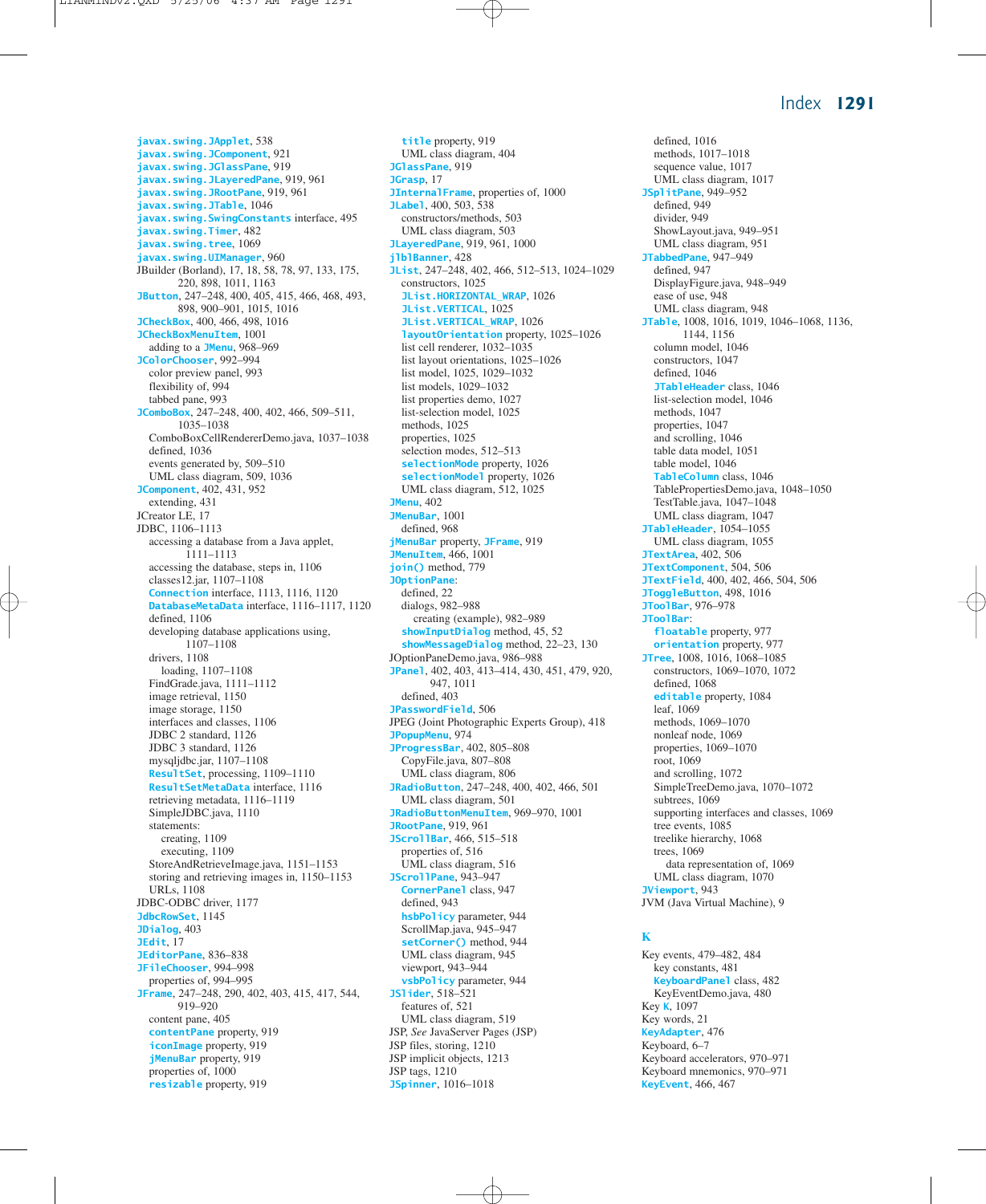**KeyListener** interface, 467 **KeyAdapter**, 476 **keyPressed** handler, 479 **keyReleased** handler, 479 Keys, 882–883 **keySet** method, **Map** interface, 733 **KeyStroke** class, **getKeyStroke** method, 970 **KeyStroke** object, **setAccelerator** method, 970 **keyTyped** handler, 480 Keywords, SQL, 1098 Koch snowflake, 655

## **L**

<label> … </label> tags, 1172 Labels, 503–504 breaking with, 115–116 Language, relational database systems, 1094 Language codes, 863 **lastIndexOf** method, 267 **lastKey()** method, **SortedMap** interface, 734 **lastModified()** method, 285 Layout managers, 290, 406–412 **BorderLayout** manager, 410–412 **BoxLayout** manager, 930–933 **CardLayout** manager, 921–924 custom, creating, 938–943 DiagonalLayout.java, 940–942 ShowDiagonalLayout.java, 942–943 defined, 406 **FlowLayout** manager, 406–408 **GridBagLayout** manager, 924–928 **GridLayout** manager, 408–410 **OverLayout** manager, 933–936 properties of, 920 **SpringLayout** manager, 936–938 using no layout manager, 928–930 ShowNoLayout.java, 929–930 **layout** property, **Container** class, 918 **layoutContainer** method, 938–939, 943 **LayoutManager** interface, 403, 938–939, 943, 961 **layoutOrientation** property, 1025–1026 Lead path, 1078 Leading, 440 Leap year, determining (example), 71–72 LeapYear.java, 68–69 *Learning Java Effectively with JBuilder/NetBeans/Eclipse*, 59, 175, 220 Left-associative, 86 Length, arrays, 171 **length()** method, 265–266 **StringBuffer** class, 275 Life-cycle methods, 1165 Lifeline, 390 Lightweight components, 401 **like** operator, 1102–1103 Line comment, 20 Line separator, 286 Linear search, and large arrays, 185 Linear search approach, 186 **linearSearch** method, 186 LinearSearch.java, 186 **LineBorder** class, 952–953 Lines, drawing, 431–432 **lineWrap** property, 509 **LinkageError** subclass, **Error** class, 581 Linked lists, 668–675 MyLinkedList.java, 669–672 nodes, 668 Linked structure, 661 **LinkedHashMap** class, 734–736, 739, 742 **LinkedHashSet** class, 714, 718–719, 738 **Set** interface, 718–719 TestLinkedHashSet.java, 718–719

**LinkedList** class, 724–726 defined, 724 TestArrayAndLinkedList.java, 725–726 UML class diagram, 725 **LinkedList** queue, 731 List cell renderer, 1032–1035 **ListCellRendererDemo** class, 1032 ListCellRendererDemo.java, 1034–1035 **List** interface, 723–724 **AbstractList** class, 724 **add()** method, 723 **addAll()** method, 723 **ArrayList** class, 724–726 **indexOf()** method, 723 **lastindexOf()** method, 723 **LinkedList** class, 724–726 **listIterator()** method, 723 **remove()** method, 723 UML class diagram, 723 List layout orientations, 1025–1026 List models, 1025, 1029–1032 ListModelDemo.java, 1031–1032 List properties demo, ListPropertiesDemo.java, 1027–1028 **ListCellRenderer** interface, 1032–1035, 1036 ListCellRendererDemo.java, 1034–1035 MyListCellRenderer.java, 1033–1034, 1037 **ListDataListener**, 1029 ListDemo.java, 514–515 Listener components, 901–902 Listeners, 363, 465–477, 486 **ActionListener** interface, 467 defined, 465, 900 inner class, 469–471 listener interface adapters, 476 **MouseMotionListener** interface, 467 registration methods, 468 Window events, handling, 474–475 **XEvent**, 467 **XListener** interface, 467 **ListIterator** interface, 723 **add()** method, 723 **hasnext()** method, 724 **next()** method, 724 **nextIndex()** method, 724 **previous()** method, 724 **previousIndex()** method, 724 UML class diagram, 723 **ListModel** interface, 1036 methods defined by, 1029 UML class diagram, 1030 **ListResourceBundle** class, 882, 888 Lists, 28, 512–515, 659–675, 714 array lists, 663–668 ascending order, 726–7 and **binarySearch** method, 727 and **copy()** method, 728 defined, 512, 660, 661 descending order, 726–727 and **disjoint** method, 726, 729 and **fill()** method, 728 and **frequency** method, 726 Java Collection Framework, 723–726 **JList**, 512 linked lists, 668–675 ListDemo.java, 514–515 and **max** method, 729 and **min** method, 729 MyAbstractList.java, 662–664, 666–668 MyList.java, 661–662 and **nCopies()** method, 728 operations of, 660 and **reverse** method, 728 scrolling, 513

and **shuffle()** method, 728 sorting comparable elements in a list, 726 static methods for, 726–729 TestList.java, 667–668 List-selection model, 1025 **JTable**, 1046 **ListSelectionEvent**, 466, 515 **ListSelectionListener** interface, 515 **ListSelectionModel** interface, 1026 Literals, 36 defined, 36 **Loan** class, 239–240, 1216–1217 implementation, 241–243 Loan payments, computing, 46–47 LoanApplet.html, 543–544 LoanApplet.java, 542–543 with **main** method, 545–546 **public** modifier, 543 Loan.java, 241–242 Local area networks (LANs), 7, 816 Local object types, 1245–1246 Local objects, 1244 Local variables, 235 defined, 141 scope of, 141–142 **Locale** class, 862–864, 880 country, 862 **getAvailableLocales()** method, 864 language, 862 **locale** property in **Component** class, 862 locale-sensitive operation, 864 predefined locale constants, 864 UML class diagram, 863 variant, 862 Locale-sensitive operation, 880 **LocateRegistry** class, 1246 Locks, 790–796 AccountWithSyncUsingLock.java, 791–792 fairness policies, 791 **ReentrantLock** class, 791 Logarithmic algorithm, 745 Logic errors, 58, 60, 578 debugging, 58 Logical operators, 69 **long**, 32, 34, 37, 89 **Long** class, 270, 356 **LONG** constant, **DateFormat** class, 865 Long string, breaking, 30 **longValue**() method, 356–357 Loop body, 96 Loop statements, 39 **loop-continuation-condition**, 96–97, 118 omission of, in **for** loop, 103–104 Loops, 95–127 case studies, 108–113 controlling a confirmation dialog, 98–99 controlling with a sentinel value, 99–100 defined, 96 **do-while** loop, 100–101, 111 infinite, 97 iteration of, 96 **for** loop, 102–104 nested, 105 **while** loop, 96–100 Lower bound wildcards, 701

#### **M**

Machine languages, 7 Main class, 215 Main memory, 4 **main** method, 17, 22, 130, 132–134, 136, 144, 149 and applets, 536, 545–546, 549 Main window, 521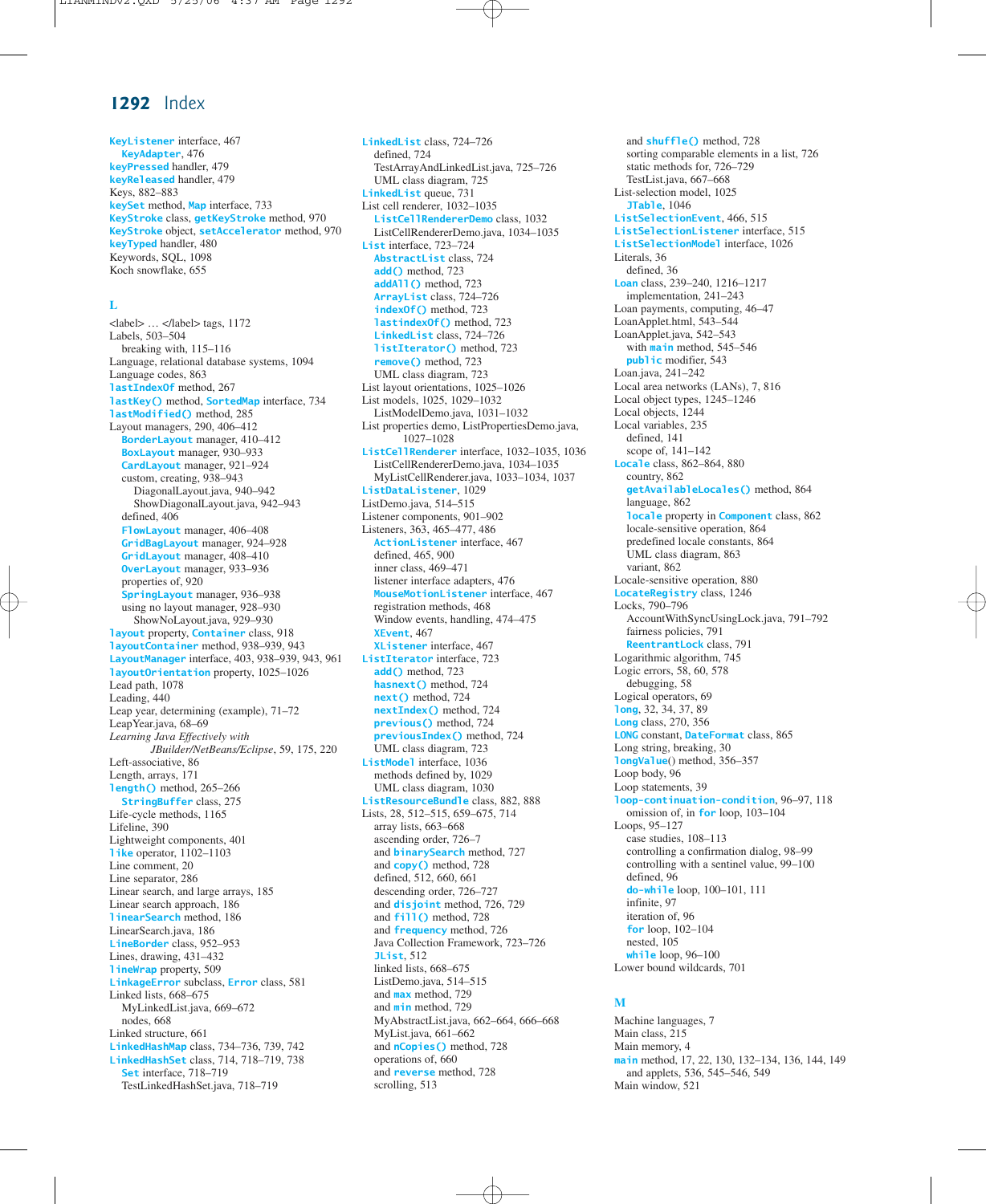Maintenance, 373 **makeHeap** method, 759 **MalformedURLException**, 834 Manifest file, 563 Map, 714 **Map** interface, 733–737 **AbstractMap** class, 733–734 query methods, 733 TestMap.java, 735–736 UML class diagram, 734 update methods, 733 Maps, 733–737 singleton, 737–738 unmodifiable, 737–738 Marker interfaces, 354 **matches** method, **String** class, 280 Matching a method signature vs. binding a method implementation, 312 **Math** class, 142–143, 142–145, 321 exponent methods, 143 **min**, **max**, and **abs** methods, 144 **random** method, 144 rounding methods, 143–144 trigonometric methods, 142 Math subtraction learning tool program, 97–98 **MatteBorder** class, 952–953, 959 **max** method, 131, 133, 348, 729 and lists, 729 **Math** class, 144 Max1.java, 700 **maximumsize** property, **Container** class, 920 Max.java, 699 **maxlength** attribute,  $\langle$ input> tag, 1172 mbps (million bits per second), 7 **MEDIUM** constant, **DateFormat** class, 865 Megabytes (MB), 5 Megahertz (MHz), 5 Memory, 5–6, 10–11 main memory, 4 Memory chips, 5 Memory unit, 5 MenuDemo.java, 971–974 Menus, 968–976 associating with the menu bar, 968 check box menu items, creating, 969 creating, 968–970 defined, 968, 1001 image icons, 970–971 keyboard accelerators, 970–971 keyboard mnemonics, 970–971 menu items, 968–969 popup, 974–976 radio button menu items, creating, 969–970 sequence of implementing, in Java, 968 submenu items, creating, 969 using, 971–974 Merge sort, 749–754 heap sort vs., 759 illustration, 749–754 MergeSort.java, 750–751 merging two arrays, method for, 749–750 quick sort vs., 759 time, 751–752 time analysis, 751 Merge sort algorithm, 749 MergeSort.java, 750–751 Message dialog box, displaying text in, 22–23 Message dialogs, 983 defined, 982 **MessagePanel** class, 442–446, 495, 899 MessagePanel.java, 444–446 reuse of class, 446 TestMessagePanel.java, 442–443 UML class diagram, 443

MessagePanel.java, 444–446, 498 Metadata, retrieving, 1116–1119 database metadata, 1116–1117 database tables, obtaining, 1117–1118 **ResultSetMetaData** interface, 1116, 1118–1119 Metal style, 959–960 Meta-object, 325 Method abstraction, 130, 153, 159 defined, 146 and stepwise refinement, 146–154 **method** attribute, <form> tag, 1172 Method block, 21 Method body, 130–131, 147 Method declaration, 130 Method invocation, 391 Method name, 130, 132, 158 Method overloading, 137 Method overriding, 309, 331 Method signature, 131, 133, 135, 137, 147, 158 Methods, 214 abstraction, 130, 146–154 ambiguous invocation, 139 called method, 131, 158 calling/invoking, 131–133 computing taxes with (case study), 139–141 creating, 130–131 functions, 130 invoking, 133, 138 method body, 130–131, 147 method declaration, 130 method header, 158 formal parameters, 130 method name, 130, 132, 158 method signature, 131 modifiers, 130 naming, 55 nonvoid method, 130 overloading, 138 parameters, 130 procedures, 130 return value type, 130, 158 **returnValueType**, 130 reusing, 133 static, 23, 224 **static** modifier, 130 stepwise refinement, 147 syntax, 130 void method, 130 Microsoft Internet Information Server, 1159 **min** method, and lists, 729 **min** method, **Math** class, 144 **minimumsize** property, **Container** class, 920 **MissingResourceException**, 883 MixedContent.java, 1199–1200 **mnemonic** property, 970, 1015 Modal, use of term, 988 Model, components of, 1008 **model** property, 1015 Modeling behavior: object-oriented design, 390–392 sequence diagrams, 390–391 statechart diagrams, 391–392 Model-view-controller (MVC) approach, 1008–1014 benefits of, 1008 MVCDemo.java, 1013–1014 variations, 1014–1015 Modems, 4 Modifier key, 7 Modifiers, 21, 130, 158 ModifyTree.java, 1081–1083 Monetary units, counting (example), 48–49 Monitors, 4, 6–7 built-in, 796–797

Motif: popup menus in, 1001 style, 959–960 Mouse, 4, 6–7 Mouse events, 477–479, 484 **MouseEvent** class, 477 MoveMessageDemo.java, 478–479 moving a message on a panel using a mouse, 477–479 **Point** class, 477 **MouseAdapter**, 476 **mouseDragged** method, 479 **MouseEvent**, 466 **MouseEvent**, 466, 467, 477, 479 **MouseListener** interface, 467, 477, 479 **MouseAdapter**, 476 **MouseMotionAdapter**, 476 **MouseMotionListener** interface, 467, 477, 479, 486 mouse-motion handlers, 479 **MouseMotionAdapter**, 476 **mouseMoved** method, 479 **mousePressed** method, 975 **mouseReleased** method, 975 **MovableMessagePanel** class, 479 MoveMessageDemo.java, 478–479 **moveToInsertRow()** method, 1136 **MovingMessagePanel** class, 483–484 MS Access, 1099 Multidimensional arrays, 199–201 Multimedia animations, 560–562 **multiple** attribute, <select> … </select> tags, 1172 Multiple clients, 823–826 MultiThreadServer.java, 824–826 Multiple declarations, 141 Multiple document interface (MDI), 999, 1001 Multiple generic parameters, 698 Multiple inheritance, 342 Multiple threads, and exception handling, 589 Multiple windows, creating, 521–525 Histogram.java, 523–524 MultipleWindowsDemo.java, 522–523, 525 MULTIPLE\_INTERVAL SELECTION value: **selectionMode** property, 1026 **selectionModel** property, 1026 Multiple-choice test, grading (example), 196–197 Multiple-interval mode, **JList**, 512–513 MultipleWindowsDemo.java, 522–523, 525 Multiplication (\*) operator, 35 Multiplicity, 373 **multiplyMatrix** method, **GenericMatrix** class, 705–706 Multiprocessing, 11 Multiprogramming, 11 **multiSelectionEnabled** property, **JFileChooser**, 995 Multithreading, 11, 774 benefits of, 774 defined, 774 in single-processor systems, 774 MultiThreadServer.java, 824–826 **MutableComboBoxModel** interface, 1036 **MutableTreeNode** interface, 1069 Mutator, 230, 249 Mutator (set) methods, and JavaBeans, 898 MVCDemo.java, 1013–1014 MyAbstractList.java, 662–664, 666–668 MyArrayList.java, 664–667 **myCircle**, 216–220, 231–234, 252 MyFrame.java, 404 MyFrameWithComponents.java, 405 MyImageCellRenderer.java, 1063 MyLinkedList.java, 669–672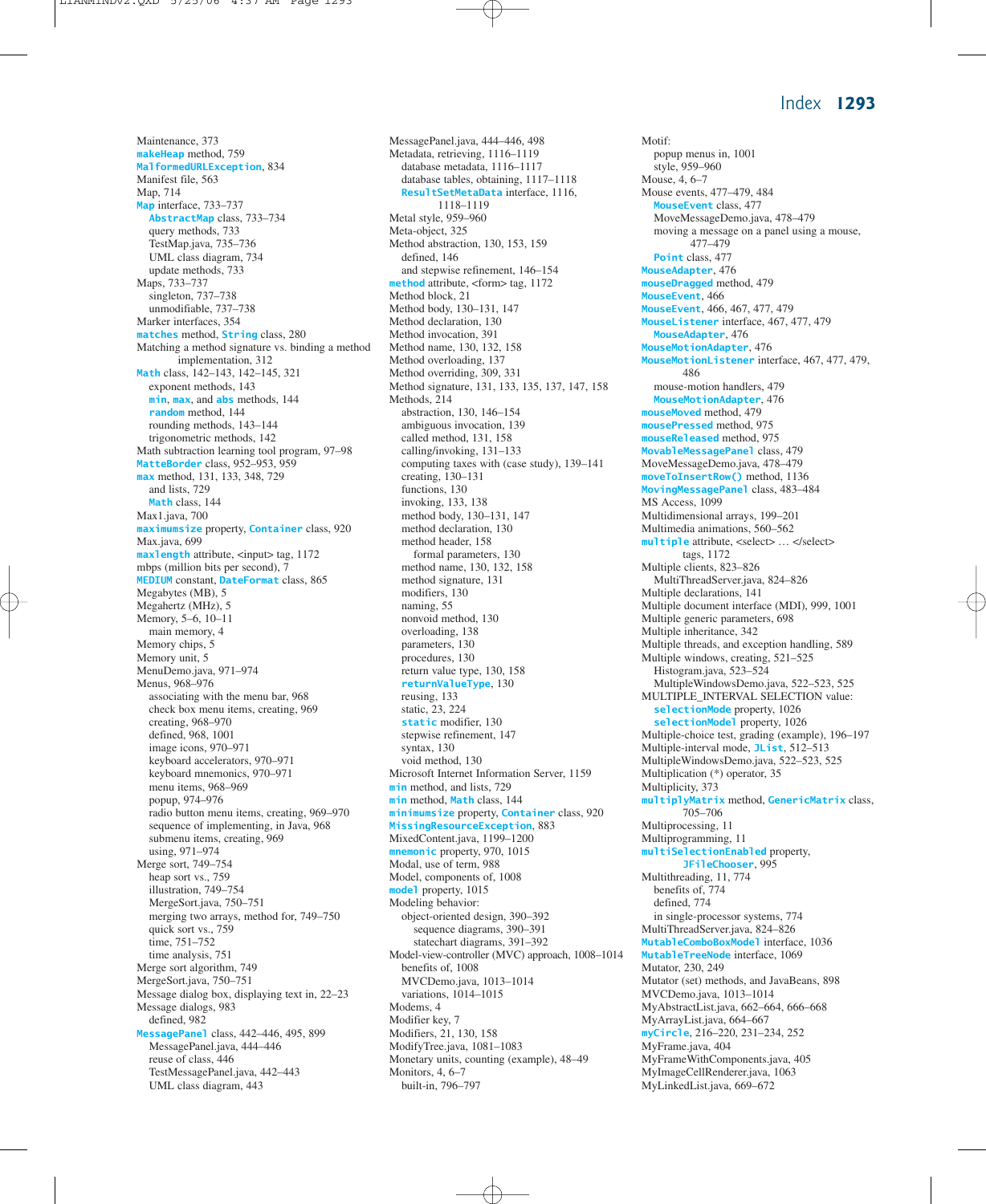MyListCellRenderer.java, 1037 MyList.java, 661–662 MyPriorityQueue.java, 688 MyQueue.java, 675–676 MySQL, 1176 batch updates, 1131 **databasename** command, 1100 default databases, 1099 mysql database, 1099–1100 starting, 1099 stopping, 1099 test database, 1099 tutorial, 1099 mysqljdbc.jar, 1107–1108 **MyStack** class, 319–320 UML class diagram, 696 MyStack.java, 319–320

#### **N**

**name** attribute: <input> tag, 1172 <select> … </select> tags, 1172 <textarea> … </textarea> tags, 1172 Name.java, 379 Naming conventions, 55–56 SQL, 1098 Narrowing a type, 40, 60 **native** modifier, 322, 355 **nCopies()** method, and lists, 728 Nested blocks, 21, 141–142 Nested class, 485 defined, 469 Nested **if** statements, 76–78 Nested loops, 105 Nested parentheses, in numeric expressions, 38 NetBeans, 898, 1011 NetBeans Open Source (Sun), 17, 18, 58, 78, 97, 133, 175, 220, 1163 Netscape Enterprise Server, 1159 Network interface cards (NICs), 4, 7 Network programming, 816 Networking, 815–860 applet clients, 826–829 case studies, 838–850 client/server computing, 816–822 datagram sockets, 816, 850–856 distributed TicTacToe games, 838–850 **InetAddress** class, 822–823 Internet Protocol (IP) address, 816 **JEditorPane** class, 836–838 multiple clients, 823–826 stream sockets, 816 Transmission Control Protocol (TCP), 816 User Datagram Protocol (UDP), 816 Web servers, retrieving files from, 834–836 WebBrowser.java, 837–838 **new GregorianCalendar()**, 345 **new** operator, 170, 172, 201, 216–7, 249, 344, 364, 392, 408 and arrays, 217 and constructors, 216 **new Scanner(File)**, 288 New state, threads, 803 **newCondition()** method, 791, 793, 795–6 **newDeposit** condition, 793 **newFixedThreadPool**(int) method, 786 **NewPanel** class, 430 NewRecordDialog.java, 1143–1144 **next()** method, **Iterator** interface, 724 **nextInt** method, **Scanner** class, 579 Next-line style, 56 NICs, *See* Network interface cards (NICs) no-arg constructor, 388 and wrapper classes, 358

**NoClassDefFoundError** exception, 20 Nodes, linked lists, 667–675 Nonalphanumeric characters, ignoring when checking palindromes, 275–277 Non-extensible is-a relationship, 377 Nonleaf node, 1069 Nonserializable fields, 619 Nonvoid method, 130 **NoSuchMethodError**, 20 NotePad (Windows), 18–19 **NotSerializableException**, 619 **npoints** data field, 438 **null** values, 220–221 **NullPointerException**, 221, 578, 582 **Number** class, 356, 359 **NumberFormat** class, 875–876, 890 UML class diagram, 876 NumberFormatDemo.java, 878–881 **NumberFormat.getInstance()**, 876 **getCurrencyInstance** method, 877, 890 **getPercentInstance()**, 877, 890 **numberOfObjects**, 224–226 Numbers: currency format, 877 **DecimalFormat** Class, 877–878 formatting, 875–881 example of, 878–881 NumberFormatDemo.java, 878–881 **NumberFormat** class, 875–876, 890 parsing, 359–360, 877 percent format, 877 plain number format, 876 resource bundles, 881–888 Numeric data types, 34, 34–40 Numeric errors, minimizing, 106–108 Numeric expression, writing in Java, 37–38 Numeric keypad, 7 Numeric literals, 36–37 floating-point literals, 37 integer literals, 36–37 literals, defined, 36 scientific notations, 37 Numeric operators, 35, 60 on characters, 44 in a Java expression, 38 Numeric type conversions, 40–41 Numeric wrapper classes, 358–359 constants, 358 constructors, 358 conversion methods, 358–359 static **valueOf** methods, 359

## **O**

Oak, 14 **Object** class, 302, 310–312, 355 methods in, 322–325 **clone** method, 324–325 **equals** method, 322–323 **finalize** method, 322 **getClass** Method, 325 **hashCode** method, 323 **toString()** method, 310–311 Object I/O, 617–620 TestObjectInputStream.java, 618 TestObjectOutputStream.java, 617–618 Object member access operator, 217 Object reference variables, 216 Object serialization, 619 **ObjectInputStream**, 617 Object-oriented design, 371–396 aggregation, 374 association, 373–374 dependency vs., 376

case study, 377–382 **Rational** class, 382–387 class design guidelines, 387–390 composition, 374 dependency, 375–376 framework-based programming using Java API, 392 inheritance, 376 modeling behavior, 390–392 sequence diagrams, 390–391 statechart diagrams, 391–392 Object-oriented programming (OOP), 211–259 defined, 214 **ObjectOutputStream**, 617 UML class diagram, 617 **objectRefVar.dataField**, 217 **objectRefVar.method**, 217 **objectRefVar.methodName**, 220 Objects, 214, 216 accessing data and methods of, 217–218 accessing via reference variables, 216–222 arrays as, 217 behavior, 214 and classes, 214 creating, 218–220 defined, 214 defining classes for, 214–16 establishing relationships among, 377 identifying, 377 invoking methods on, 214 lifecycle of, and statechart diagrams, 392 object reference variables vs., 217 sending/receiving, 829–834 state, 214 using classes from the Java library, 222–224 **Date** class, 222–223 **Random** class, 223–224 **Observable** class, 1008 **Observer** inferface, 1008 Octal numbers, 14 ODBC data source, creating, 1108 Off-by-one error, 175 **OKListenerClass**, 365 OOP, *See* Object-oriented programming (OOP) Open file dialog, 994 Operand evaluation order, 87–88 Operating systems (OSs): allocating and assigning system resources, 10 controlling and monitoring system activities, 10 defined, 10 scheduling operations, 10–11 **operationMenu**, 974 Operator associativity, 86–87 Operator precedence, 86–87 Option dialogs, 986–988 defined, 982 <option> … </option> tags, 1172 Optional GUI sections, 212 Oracle, 1176 batch updates, 1131 tutorial, 1099 **oracle.jdbc.driver.OracleDriver**, 1108 **order by** clause, SQL, 1105 orientation property, **JToolBar**, 977 Original Unicode, 42 OSs, *See* Operating systems (OSs) **out** variable, JSP, 1213 Outdated methods, 777 **OuterClass** class, 469–470 Output devices, 4, 6–7 Output stream, 606 **OutputStream** class, 608–609, 818 UML class diagram, 609 Ovals, drawing, 431–432 Overhead, 649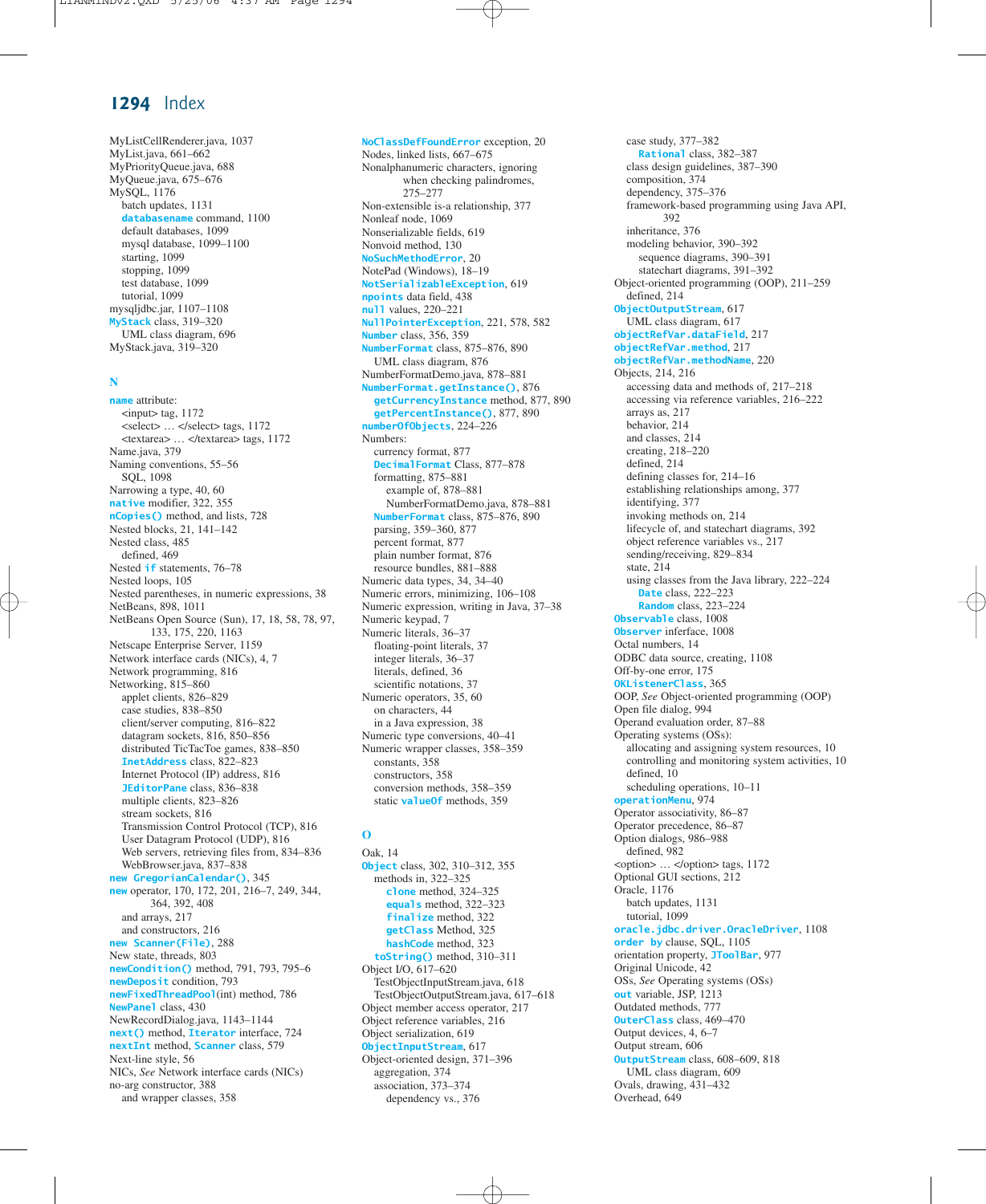**OverlayLayout** manager, 933–936 **OverLayout** manager, 933–936 ShowOverLayLayout.java, 934–936 Overloading methods, 137–141, 310 Override accessible instance method, 309 Overriding vs. overloading, 310

#### **P**

**pack()** method, 505 package-access, 228 package-private, 228 Packages, 154–158 directories, 154–155 hierarchical nature of, 154 package-naming conventions, 154 putting classes into, 155–156 reasons for using, 154 using classes from, 156–157 Packets, 850 **page** directive, 1216 Page down key, 7 Page up key, 7 **page** value, scope attribute, 1220 **page** variable, JSP, 1214 **pageContext** variable, JSP, 1214 **paintComponent** method, 429, 451, 479, 1011 invoking directly, 435 protected visibility, 430 **super.paintComponent(g)**, 430 PalindromeIgnoreNonAlphanumeric.java, 276–277 Palindromes: checking, 269–270 ignoring nonalphanumeric characters at time of, 275–277 Panels: TestPanels.java, 414–415 using as subcontainers, 413–415 Paragraph comment, 20 Parallel processing, 11 **param** attribute, **Applet** class, 565 Parameter list, 130, 138, 158 Parameter order association, 135 Parameters, 130, 158 defined, 130 method, scope of, 141 Parent class, 302, 331 Parentheses: array elements and, 171 order of evaluation and, 89 **parseDouble** method, **Double** class, 46 **Double** class, 359 **parseInt** method, **Integer** class, 46 Parsing numbers, 359–60, 877 Pascal, 8 Pass by value, defined, 135 Passing arrays to methods, 179–181 Passing objects to methods, 233–234 Passing parameters, 1245–1246 Passing parameters by values, 135–137 **peek()** method, 320 **Stack** class, 730 Peers, 401 Percent format, 877 Perl language, 1159 Person.java, 380–381 Pivot, 752 Pixels, 7, 405 Plain number format, 876 Pluggable look-and-feel feature, 960–961 PNG (Portable Network Graphics), 418 **Point** class, 477, 649 **Polygon** class, 438–439 **drawPolygon** method, 439 **drawPolyline** method, 439

Polygons, drawing, 438–440 **polyLine** method, 439 Polylines, drawing, 438–440 Polymorphism, 311–313 defined, 312 demonstrating, 314–315 and generic programming, 313 PolymorphismDemo.java, 311–312 **pop()** method, 320 **Stack** class, 730 **pop(o)** method, 677 Popup menus, 974–976 defined, 974 PopupMenuDemo.java, 975–976 showing, 974–976 simplifying, 976 Popup triggers, 974–976, 1001 POST method, 1159–1160 Postdecrement operator, 39 Postincrement operator, 39 Postorder traversal, 679 Post-test loops, 104 **pow(a, b)** method, **Math** class, 47 Precedence rule, 86–87 Predecrement operator, 39 Predefined variables, 1213–1215, 1238 **preferredsize** property, **Container** class, 920 Preincrement operator, 39 Preorder traversal, 680 **PreparedStatement** interface, 1113–1116 FindGradeUsingPreparedStatement.java, 1114–1116 and **RowSet**, 1147 Pressed icons, 492–494 Pre-test loops, 104 Primary key, 1097 Primary key constraints, 1096–1097 Prime numbers, displaying (example), 116–117 PrimeNumber.java, 117–118 Primitive data types, 28, 34, 60, 88, 1245 processing values as objects, 356–357 variables of, 221–222 **print** method, **println** method vs., 53 **printAreas** method, 234 **printCalendar** problem, 148 PrintCalendar.java, 148–154 implementation details, 151–154 **PrintChar** class, and **Runnable**, 777 **printCircle** method, 233–234 **printCircle** method, 233–234 **printCircleArray**, 239 Printers, 4, 6–7 **PrinterWriter** class, 289 **printf** method, 84–85 **printGrade** method, 134–135 **println** method, 22, 52, 135 **printMonth**, 149–150 **printMonthBody**, 148 **printMonthTitle**, 148 **printNum** class, 777 PrintPyramid.java, 112–113 **printStackTrace()** method, 585–586, 590 **PrintWriter** class, writing data using, 286–287, 292 Priority queues, 688–689, 731–733 defined, 688 MyPriorityQueue.java, 688 TestPriorityQueue.java, 688–689 **PriorityQueue** class, 732 PriorityQueueDemo.java, 732–733 Private constructor, 229 Private data fields, 228 in a superclass, 309

**private** (modifier), 21, 228, 320–321

**Polygon** object, 438

Procedural programming, 214 Procedures, 130–131 **processSQLNonSelect()** method, 1130 **processSQLSelect** method, 1130 Producer/consumer (case study), 797–799 ConsumerProducer.java, 797–799 Program control, 113, 118, 158 Programming: usefulness of remainder in, 35 using a native machine language, 7–8 Programming errors, 57–58, 60 Programming languages, 30 coding, 28 Programming style, 55–57 defined, 55 Programs, 7–8 Progress bar, defined, 805–808 Properties, 214 Property-naming patterns, JavaBeans, 899 **PropertyResourceBundles**, 888 **protected** (modifier), 332, 355 data and methods, 21, 320–321 Pseudocode, 68 **public** (modifier), 21, 228 **push()** method, **Stack** class, 730 **push(o)** method, 677 **put** method, **Map** interface, 733 **putAll** method, **Map** interface, 733 Pyramid of numbers, displaying (example), 111–112

Procedural languages, 214

## **Q**

Quadratic algorithm, 748 Quantifiers, 280 Query string, 1159 **Queue** interface, 731–733 **element** method, 731 **offer** method, 731 **peek** method, 731 **poll** method, 731 **remove** method, 731 UML class diagram, 731 Queues, 660, 675–677, 731–733 defined, 675 **LinkedList** class, 731 MyQueue.java, 675–676 operations, 731 priority, 688–689 **PriorityQueue** class, 732 PriorityQueueDemo.java, 732–733 **Queue** interface, 731–733 TestQueue.java, 731–732 TestStackQueue.java, 676–677 Quick sort, 752–755 algorithm, 752 average-case time, 757 best-case time, 757 defined, 752 illustration, 752 merge sort vs., 757 partition illustration, 756 partition method, 753–755 partition time, 757 partitioning, 752 pivot, 752 QuickSort.java, 756–757 time, 757 worst-case time, 757

#### **R**

Race condition, 789 Radio button menu items, creating, 969–970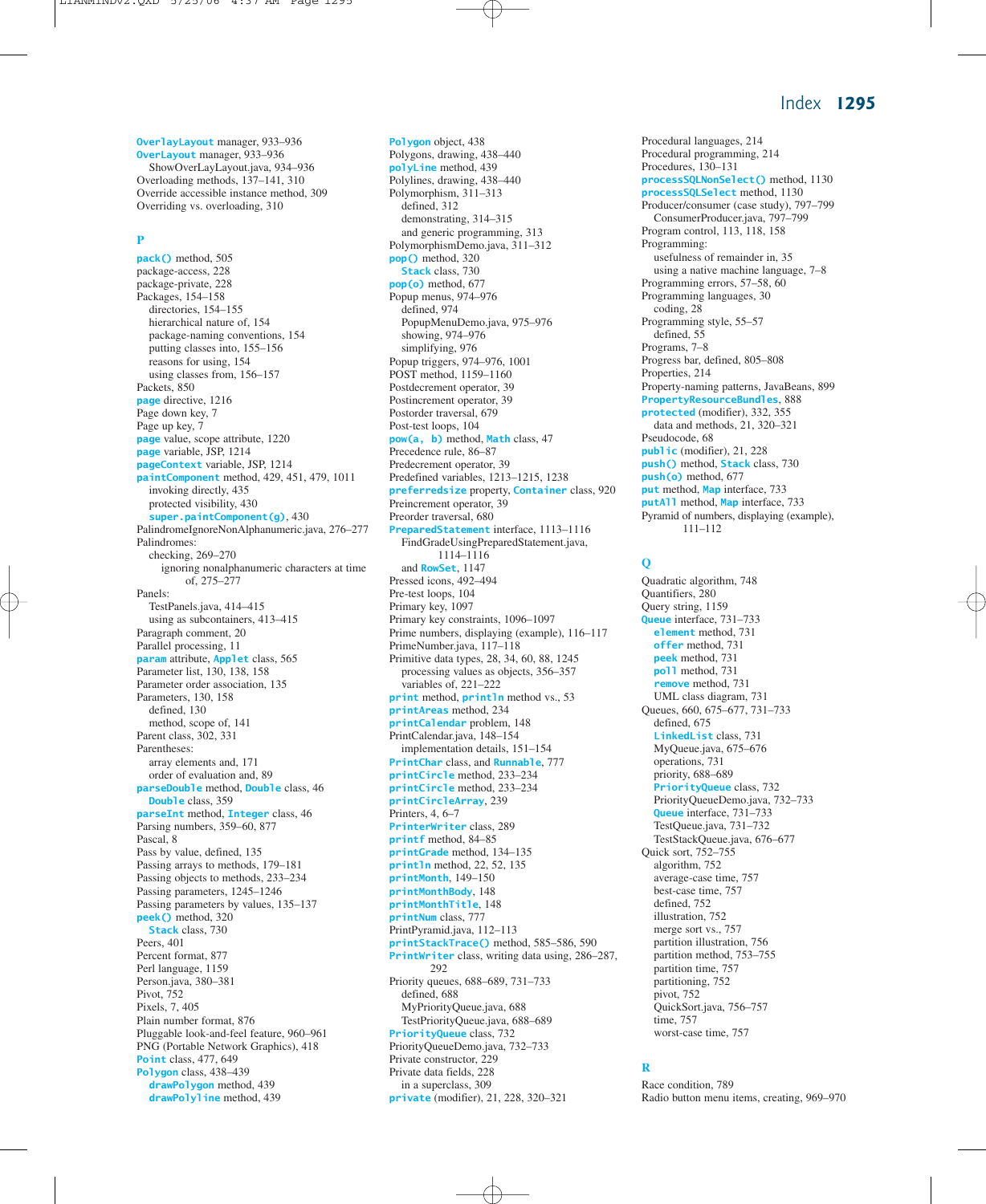Radio buttons, 501–503 **JRadioButton**, 501 RadioButtonDemo.java, 502–503 **radio** input type, 1172 **radius**, 214–217 Radix, 11 Ragged arrays, 194–195 RAM (random-access memory), 5 Random access files, 621–623 file pointer, 622 read-only streams, 621 TestRandomAccessFile.java, 622–623 write-only streams, 621 Random characters, generating (case study), 145–146 **Random** class, 223–224 **random** method, 81 **Math** class, 144 **RandomAccessFile** class, 621 UML class diagram, 621 RandomCharacter.java, 146 **Rational** class, 372, 382–387 encapsulation, 386–387 as immutable class, 387 Rational.java, 384–386 TestRationalClass.java, 384 Rational number, defined, 382 Rational.java, 384–386 **RationalMatrix** class, 706 RationalMatrix.java, 708–709 Raw type, 699 Max1.java, 700 Max.java, 699 unsafe, avoiding, 703–705 **readBoolean** method, 621 **readChar** method, 621 ReadData.java, 287–288 **readDouble** method, 621 **readInput**, 149 **readInt** method, 621–622 Read-only property, 900 Read-only streams, 621 **readUTF** method, 612, 621 Ready state, threads, 803 **rebind** method, 1246 **rebuildHeap** method, 759 Rebuilding a heap: algorithm for, 758 method for, 757 **receive(packet)** method, 851 **DatagramSocket** class, 851 **Rectangle** class, 302 and **GeometricObject** class, 302 Rectangle.java, 305, 344 Rectangles, drawing, 431–432 Recursion, 2, 635–655 base cases, 640 binary search, 642–643 characteristics, 640 defined, 636, 649, 650 factorials, 638–639 ComputeFactorial.java, 637–638 Fibonacci numbers, 638–640 fractals, 646–649 defined, 646 if-else, 640 infinite, 637 **isPalindrome** method, 641–642 iteration vs., 649 overhead, 649 palindrome using a helper method, 641–642 recursive binary search method, 643 recursive call, 636, 640, 641

recursive helper methods, 636, 641–643 defined, 642 recursive palindrome method, 641 reduction, 640 selection sort, 642 recursive sort method, 642 thinking recursively, 641 Tower of Hanoi problem, 643–646 Recursive call, 636, 640, 641 Recursive method, defined, 636, 650 **ReentrantLock** class, 791 Reference data fields, 220–221 Reference types, 44, 216 variables of, 221–222 Reference variables, 216–222 accessing an object's data and methods, 217–18 accessing objects via, 216–222 classes, declaring, 218–220 differences between variables of primitive types and reference types, 221–221 reference data fields and the null value, 220–221 **regionMatches** method, **String** class, 265 RegisterStudent3TierServer.java, 1255 RegisterWithRMIServer.java, 1249 Registration.html, 1182 Registration.java, 1182–1185 RegistrationWithCookie.java, 1186–1189 RegistrationWithHttpSession.java, 1190–1195, 1191–1195 **Registry** class, 1246 Regular expressions, 269, 279–280 frequently-used, 281 syntax, 280 Relational database systems, 1094–1098 attributes, 1095 components of, 1094 integrity, 1094 integrity constraints, 1095–1098 language, 1094 relational model, 1094–1095 relational structures, 1094 structure, 1094 tables, 1095 tuples, 1095 Relational operators, 68 Relationships, 320 Relative file names, 285 Relative URL, using, 1172 Reluctant match, 283 Remainder, usefulness in programming, 35 Remainder (%) operator, 35 **Remote** interface, 1244 Remote Method Invocation (RMI), 1243–1267 basics of, 1244–1246 client, 1244 client program, 1244 defined, 1244 developing three-tier applications using, 1253–1255 how it works, 1244 JDK1.5, 1245 local object types, 1245–1246 local objects, 1244 passing parameters, 1245–1246 primitive data types, 1245 remote object types, 1246 remote objects, 1244 retrieving student scores from an RMI server (example), 1246–1252 RegisterWithRMIServer.java, 1249 StudentServerInterfaceClient.java, 1250–1251 StudentServerInterface.java, 1248, 1248–1249

RMI applications, developing, 1246–1252 RMI callbacks, 1255–1265 CallBackImpl.java, 1261 CallBack.java, 1257 TicTacToeClientRMI.java, 1261–1264 TicTacToeImpl.java, 1258–1260 TicTacToeInterface.java, 1256–1257 RMI registry, 1244, 1246 server, 1244 server implementation, 1244 server object, 1244 server object interface, 1244 server skeleton, 1244 server stub, 1244 socket-level programming vs., 1252 Remote object types, 1246 Remote objects, 1244 **remove** method, 939 **Collection** interface, 716 **remove** method, **Container** class, 405 **remove()** method, **Iterator** interface, 716 **remove** method, **Map** interface, 733 *Remove Selected Nodes* button, 1081, 1083 **removeAll** method, **Collection** interface, 716 **removeLayoutComponent**, 939 **repaint** method, 435, 479 **replace** method, 267, 274 **strBuf**, 274 **replaceAll** method, 282 **replaceFirst** method, 282 **ReplaceText** class, 288–289 **request** parameter, **doGet** method, 1161 **request** value, scope attribute, 1220 **request** variable, JSP, 1213 **requestFocusInWindow**() method, 505 Requirements specification, 372 Reserved words (key words), 21 **resizable** property, **JFrame**, 919 Resolution, 405 monitors, 7 Resource bundles, 881–888 defined, 882 key/value pairs, 881 naming conventions, 882 resource chain, 882 **ResourceBundle** class, 862, 882, 890 ResourceBundleDemo.java, 884–888 Resource ordering, 803, 809 deadlocks, 803, 809 **ResourceBundle** class, 862, 882, 890 **response** parameter, **doGet** method, 1161 **response** variable, JSP, 1213 **ResultSet**: constants, 1135 methods, 1136 processing, 1109–1110 **resultSetConcurrency**, 1135 **ResultSetMetaData** interface, 1116, 1118–1119 **resultSetType**, 1135 **retainAll** method, **Collection** interface, 716 **return** statement, 130 nonvoid method, 130–134 void method, 134–135 Return value type, 130, 158 **returnValueType**, 130 **revalidate()** method, 921, 947 **reverse** method: and lists, 728 **strBuf**, 274 RGB model, 412 Right-associative, 87 Rigid area, 931 RMI applications, developing, 1246–1252 RMI callbacks, 1255–1265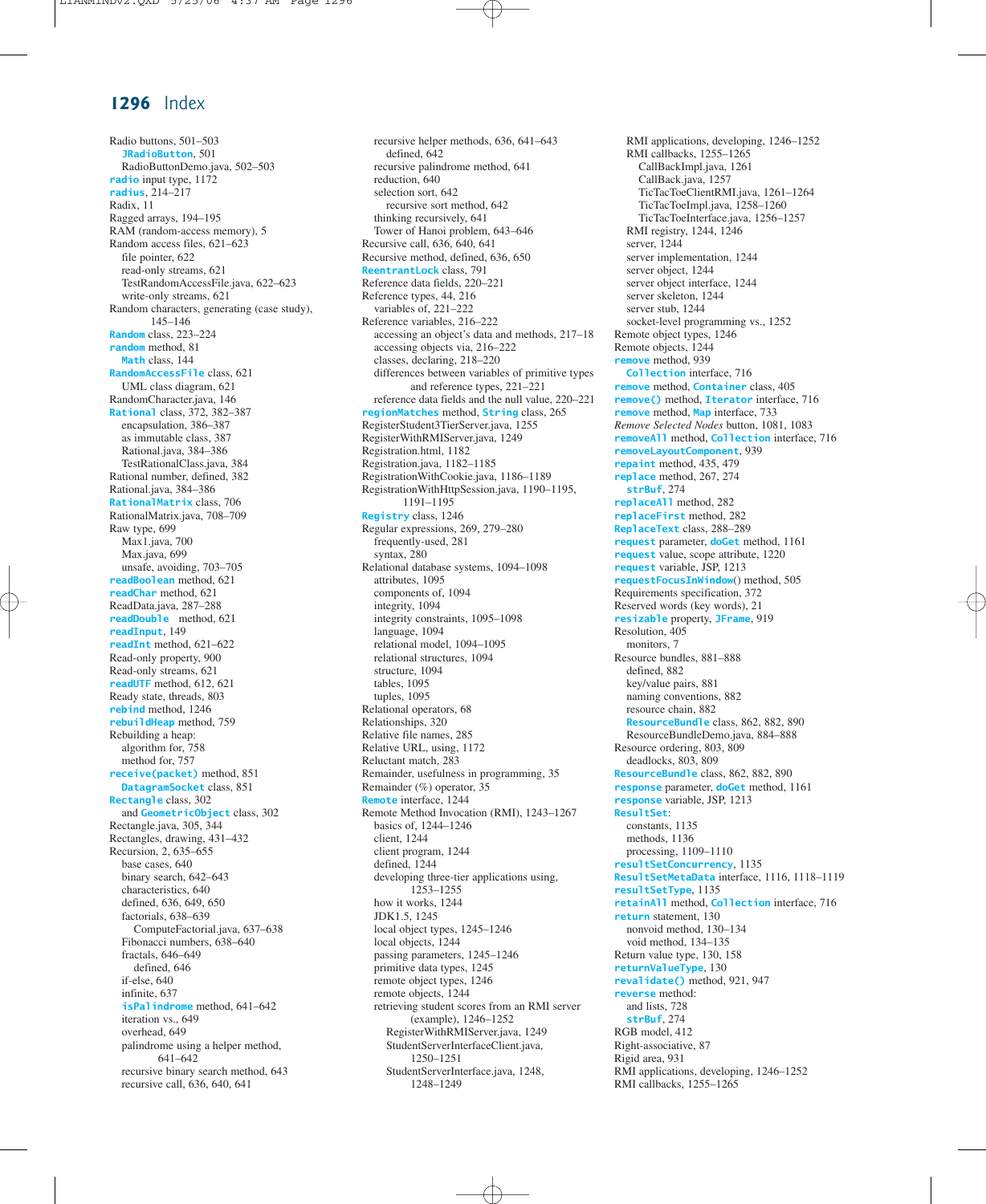RMI registry, 1244, 1246 **rollback()** method, 1110 Rollover icons, 492–494 **rootVisible** property, 1069, 1070 Rounding methods, **Math** class, 143–144 **rowChanged(RowSetEvent)**, 1149 **rowHeight** property, 1070 **rows** attribute, <textarea> … </textarea> tags, 1172 Rows/columns, modifying, 1055–1060 **RowSet** interface, 1145–1150 **CacheRowSet**, 1145 connected **RowSet** object, 1145 disconnected **RowSet** object, 1145 get and set methods, 1145 JDBC driver support, 1145 **JdbcRowSet**, 1145 metadata, obtaining, 1147 and **PreparedStatement**, 1147 RowSetPreparedStatement.java, 1147 scrolling and updating, 1148 SimpleRowSet.java, 1146 versions of, 1145 **RowSetEvent**, 1149–1150 **RowSetListener**, 1149 RowSetPreparedStatement.java, 1147 **run()** method, **Runnable** interface, 774 **Runnable** interface, 774–775 Runnable object, 774 Running state, threads, 803 Runtime errors, 57–58, 60, 578 finding/correcting, 58 reasons for, 578 Runtime exceptions, 581 **RuntimeException**, 581, 596 examples of subclasses of, 582

#### **S**

Sales amount, finding (example), 109–110 SalesTax.java, 41 Save file dialog, 994 **Scanner** class, 52–53, 262, 286, 288–289, 292, 579 console input using, 52 methods, 52–53 reading data using, 287–289 and whitespace, 288 Scientific notation, literals, 37 **scope** attribute, 1221 Scope of a local variable, 141–142 Scope of variables, 141–142, 235 Scripting constructs, 1211, 1211–1213 syntax, 1237–1238 Scripting constructs, JSP, 1211–1213 Scripting elements, JSP, 1211 Scriptlets, 1211, 1213 Scroll bars, 515–518 **JScrollBar**, 515–518 ScrollBarDemo.java, 517–518 Scrollable and updateable result set, 1135–1145 ScrollBarDemo.java, 517–518 ScrollMap.java, 945–947 ScrollUpdateRowSet.java, 1148–1149 **search()** method, **Stack** class, 730 Searching, defined, 185 <select> … </select> tags, 1172 **selectedFile** property, **JFileChooser**, 995 **selectedFiles** property, **JFileChooser**, 995 Selection sort, 642 Selection sort algorithm, 744–745 Selection sort, analyzing, 745–746 Selection statements, 67-94 **selectionMode** property, 1026 **selectionModel** property, 1026 SelectionSort.java, 188–189, 188–190, 745

Self-Test Web site, 15 Semaphores, 801–802 New Account Inner Class, 802 **Semaphore** class, 802 Semicolon, 21 **send(packet)** method, **DatagramSocket** class, 851 Sentinel value, 99–100 SentinelValue.java, 99–100 Sequence diagrams, 390–391 Sequential forward reading, 1135 **Serializable** interface, 619–620 deserialization, 619 duplicate objects, 619 and JavaBeans, 898 as marker interface, 619–620 nonserializable fields, 619 **NotSerializableException**, 619 object serialization, 619, 630 **transient** keyword, 619 Serializable, use of term, 618 Serialization, 619 Serializing arrays, 620 TestObjectStreamForArray.java, 620 Server implementation, RMI, 1244 Server object interface, RMI, 1244 Server object, RMI, 1244 Server, RMI, 1244 Server skeleton, RMI, 1244 Server sockets, 816–817 Server stub, RMI, 1244 Server.java, 819–820 **service** method, **Servlet** interface, 1165 Servlet API, 1164–1168 **GenericServlet** class, 1166 **HttpServlet** class, 1166 **HttpServletRequest** interface, 1167 **HttpServletResponse** interface, 1168 **Servlet** interface, 1165 **ServletConfig** interface, 1166 **ServletRequest** interface, 1167 **ServletResponse** interface, 1168 session tracking using, 1190–1195 Servlet container, 1160 Servlet engine, 1160, 1163, 1168–1169 **Servlet** interface, **destroy** method, 1165 Servlet server, 1160 servlet-api.jar, 1161 **ServletConfig** interface, 1166 UML class diagram, 1167 **ServletRequest** interface, 1166–1167 UML class diagram, 1167 **ServletResponse** interface, 1168 UML class diagram, 1168 Servlets, 15, 17, 1157–1208, 1210–1213 benefits inherent in, 1160 Common Gateway Interface (CGI), 1158–1160 compared to applets, 1160, 1168 compiling, 1161–1162 connecting to a database from, 1176 creating, 1160–1170, 1168–1170 CurrentTime.java, 1169–1170 database programming in, 1176–1180 SimpleRegistration.java, 1178–1180 defined, 1158 FirstServlet.java, 1161 GET and POST methods, 1159–1160 **getWriter** method, 1170 mapping to a URL, 1162–1163 running, 1164 sending images from, 1195–1200 ImageContent.java, 1195–1196 ImageContentWithDrawing.java, 1197–1199

MixedContent.java, 1199–1200 sending image from files, 1195–1196 sending images and text together, 1199–1200 sending images from the **Image** object, 1196–1199 session tracking, 1180–1195 **setContentType** method, 1170 web.xml, 1162 Session, defined, 1180 **session** attribute, **page** directive, 1216 Session scope, 1232 Session tracking, 1180–1195 defined, 1180 using cookies, 1185–1190 RegistrationWithCookie.java, 1186–1189 using hidden values, 1180–1185 Registration.html, 1182 Registration.java, 1182–1185 using the Servlet API, 1190–1195 **session** value, scope attribute, 1220 **session** variable, JSP, 1213 Set, 714 **Set** interface, 716–721 defined, 716 and duplicate elements, 716 **HashSet** class, 716–718 **LinkedHashSet** class, 718–719 **TreeSet** class, 717, 719–721 UML class diagram, 717 **set** method, 378 **setAccelerator** method, 970 **setAttribute** method, 1194, 1201 **setAutoCommit**(false) method, 1110 **setBackground** method, **Component** class, 446 **setBorder** method, 959 **setCharAt** method, 274 **setColor** method: **FigurePanel** class, 434 **Graphics** class, 446 **setColumns** method, 412 **setContentPane()** method, 919 **setContentType** method, 1170 **setCorner()** method, **JScrollPane**, 944 **setData** method, 850 **setDefaultCloseOperation**, 248 **setDelay** method, 482, 556 **setFont** method, 413 **Component** class, 413 **Component** class, 413 **Graphics** class, 446 **MessagePanel** class, 500 **setForeground** method, **Component** class, 446 **setHgap** method, 412 **setInverted** method, 521 **setLayout** method, 920, 931, 938 **setlength()** method, **StringBuffer** class, 275 **setLength(int)** method, **StringBuffer** class, 275 **setLocation** method, 248 **setLookAndFeel** method, 960 **setMaximumFractionDigits** method, 876 **setMaxInactiveInterval** method, 1191, 1194 **setMinimumFractionDigits** method, 876 **setPriority** method, **Thread** class, 779 **setRadius** method, 224, 231 **setRows** method, 412 Sets, 28, 716–721 **HashSet** class, 716–717 **LinkedHashSet** class, 718–719 TestHashSet.java, 717–718 TestLinkedHashSet.java, 718–719 TestTreeSet.java, 720 **TreeSet** class, 719–720 **setSelectedItem** method, 1036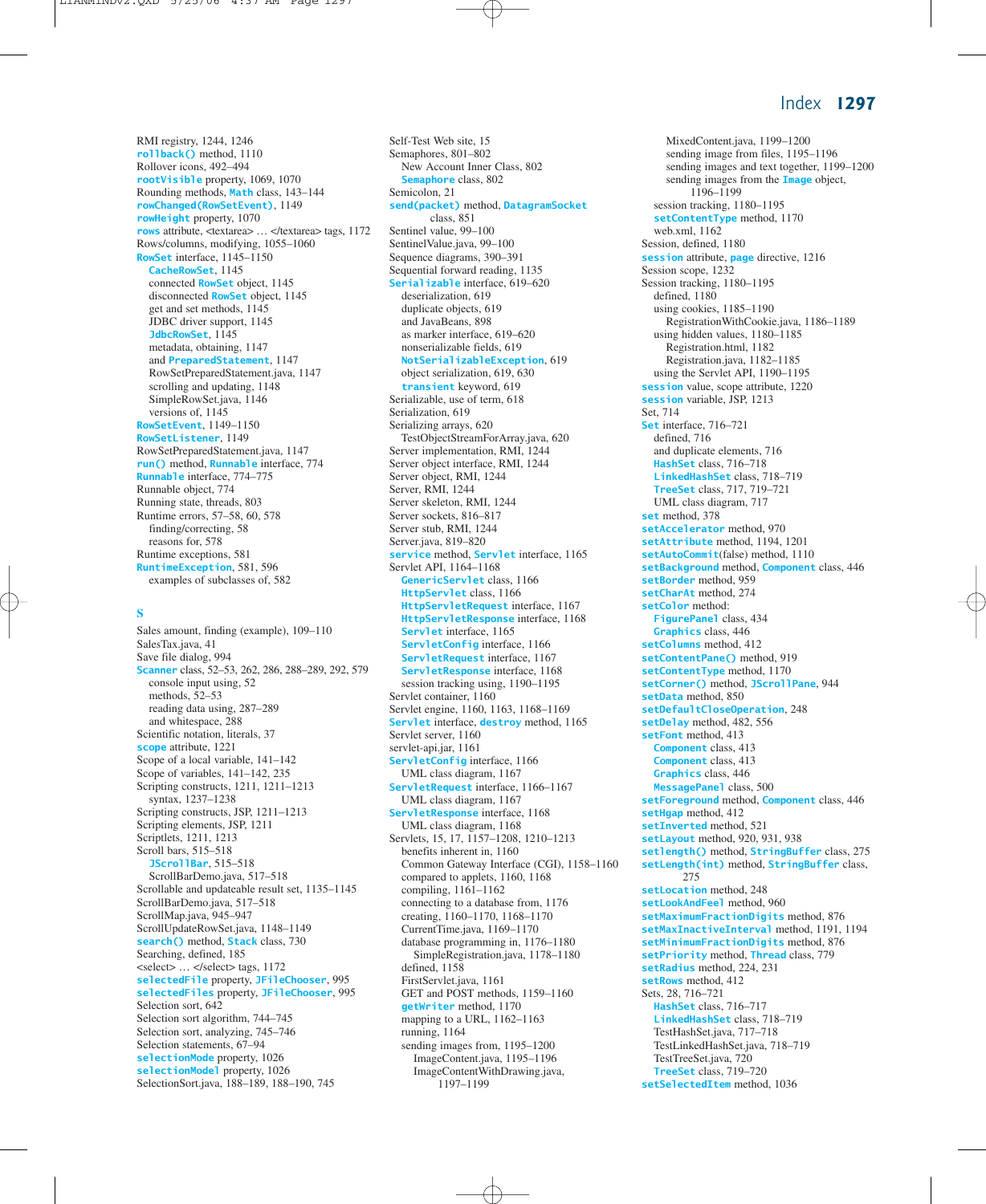setSelectionMode(int mode) method, TreeSelectionModel interface, 1078 **setSize** method, 248 Setter, 230, 249 **setTime(Date)** method, 376 **setTimeZone** method, 864 **setTitle** method, 248 **setVgap** method, 412 **setVisible**, 248 Shallow copy, 355 **short**, 32, 34, 89 **Short** class, 356 **SHORT** constant, **DateFormat** class, 865 Short-circuit AND operator, 70, 89 Short-circuit evaluation, 70–71 Short-circuit OR operator, 70, 89 Shortcut operators, 38–39 **shortValue**() method, 356–357 **show** method, 976 *Show Paths* button, 1079 ShowBorderLayout.java, 410–411 ShowBoxLayout.java, 932–933 ShowCardLayout.java, 922–924 **showConfirmDialog** method, 984 ShowCurrentTime.java, 51–52 **showDayNames** method, 873 **showDays** method, 873 ShowDiagonalLayout.java, 942–943 ShowGridBagLayout.java, 927–928 ShowGridLayout.java, 409–410 **showHeader** method, 873 **showInputDialog** method, **JOptionPane** class, 42, 45, 52 ShowInternalFrame.java, 999–1000 ShowLayout.java, 949–951 **showMessageDialog** method, 984 **JOptionPane** class, 22–23 ShowNoLayout.java, 929–930 **showOptionDialog** method, 986 ShowOverLayLayout.java, 934–936 **showPopup** method, 976 **showRootHandles** property, 1070 ShowSpringLayout.java, 937–938 **shuffle()** method, and lists, 728 shutdown command, Tomcat, 1163 Sierpinski triangle: creation of, 646 defined, 646 SierpinskiTriangle.java, 647–648 SierpinskiTriangle.java, 647–648 **SierpinskiTrianglePanel**, 649 **signal()** method, 793 **signalAll()** method, 793 Silicon semiconductor chips, 5 Simple **if** statements, 73–74 Simple math learning tool (example), 72 Simple programs, writing, 17–18, 28–30 **SimpleDateFormat** class, 865–866 SimpleEventDemoAnonymousInnerClass.java, 472 SimpleEventDemoInnerClass.java, 470–471 SimpleEventdemo.java, 464 SimpleJDBC.java, 1110 SimpleRegistration.html, 1177–1178 SimpleRegistration.java, 1178–1180 SimpleRowSet.java, 1146 SimpleSpinner.java, 1018 SimpleTreeDemo.java, 1070–1072 Single inheritance, 342 Single precision, 34 Single selection, 1078 Single selection mode, **JList**, 512 SINGLE\_INTERVAL SELECTION value: **selectionMode** property, 1026 **selectionModel** property, 1026

SINGLE\_SELECTION value: **selectionMode** property, 1026 **selectionModel** property, 1026 Single-interval mode, **JList**, 512 **SingleThreadModel** interface, 1216 Sinking sort, defined, 747 SixFlags.java, 453–454 **size** attribute:  $<$ input $>$  tag, 1172 <select> … </select> tags, 1172 **size** method: **AbstractSet** class, 716 **Collection** interface, 715 **Collection** interface, 715 **Map** interface, 733 **sleep(long)** method, **Thread** class, 778 Sliders, 518–521 **JSlider**, 518–521 SliderBarDemo.java, 520–521 Socket-based communication, 816 Socket-level programming., RMI vs., 1252 Sockets, 816, 818 data transmission through, 818 **SoftBevelBorder** class, 952–953 Software, 6, 7, 11 application, 10 defined, 4 Software development process, 372–374 deployment, 373 implementation, 372 maintenance, 373 requirements specification, 372 system analysis, 372 system design, 372 testing, 372 **sort** method, 192 Sorted tuples, displaying, 1104–1105 **SortedMap** interface, 733–734 Sorting, reasons for studying, 744 Sorting algorithms, 2, 744 Sorting arrays, 188–191 insertion sort, 190–191 selection sort, 188–190 SortLargeFile.java, 763–765 Source component, 465 Source components, 900–901 custom, creating, 902–906 Source directory path, 156 Source object, 465, 486 Source objects, 363, 900 Source program, 9 Spacing, 56 Speed, CPU, 5 Spinner editors, 1021–1022 Spinner models and editors, 1016–1017 **AbstractSpinnerModel**, 1018–1019 SimpleSpinner.java, 1018 SpinnerModelEditorDemo.java, 1022–1024 using (example), 1022–1024 **SpinnerDateModel**, 1020–1021 UML class diagram, 1021 **SpinnerListModel**, 1018–1019 **SpinnerModel** interface, 1017 UML class diagram, 1017 **SpinnerNumberModel**, 1020 UML class diagram, 1020 **split** method, 283 **Spring** class, 936 Spring, defined, 936 **SpringLayout** manager, 936–938 **SpringLayout** manager, 936–938 **SpringLayout** manager: creating, 936 defined, 936 ShowSpringLayout.java, 937–938

SQL, *See* Structured Query Language (SQL) SQLClient.java, 1126–1130 **sqrt** method, 144 **src** attribute, <img> tag, 1195 **Stack** class, 319–320, 729–730 defined, 730 UML class diagram, 730 Stack trace, 579 **StackOfIntegers** class, 245–247, 246–247 implementation, 246–247 Stacks, 28, 133, 159, 660, 675–677 composition, 675 defined, 245, 675 inheritance, 675 insertion and deletion operations, 675 Standard output object, 22 **start** method, **Applet** class, 537, 565 Start tag, HTML, 539 startup command, Tomcat, 1163 Starvation, 779 State, 214, 391 **stateChanged** method, **ChangeListener** interface, 519 Statechart diagrams, 391–392 **Statement** interface: **addBatch** method, 1131, 1153 **executeQuery** method, 1136 Statement labels, and breaking with labels, 115–116 Statements, Java, 21 States, threads, 803–804 Static constants, 224–228 Static import, 227 **Static** inner class, 470 **static** (keyword), 220 Static methods, 23, 224, 224–228 hiding, 325–327 **static** (modifier), 21 Static variables, 224–228 defined, 224 Static web contents, 1158–1168 Statics methods: for collections, 726–729 for lists, 726–729 Stepwise refinement, defined, 147 **StillClock** class, 447–451, 484 angle for the hour hand, 448 DisplayClock.java, 447–448 implementation, 449–450 position of the minute hand, 448 as reusable class, 451 StillClock.java, 449–450 UML class diagram, 447 **stop** method, **Applet** class, 537, 565 Stopping condition, 640 Storage devices, 4, 6, 11 CDs and DVDs, 4, 6 disks, 6 tapes, 4, 6 USB flash drives, 6 StoreAndRetrieveImage.java, 1151–1153 StoreData.java, 1228–1229 StoreStudent.jsp, 1231–1232 **strBuf**, 274 Stream sockets, 816 Streams, closing, 610 **String** class, 262–270, 291, 321, 390 constructors, 262–263 encapsulating string, 266 **equalsignorecase** method, 265 methods, 262 **regionmatches** method, 265 **substring** method, 267, 292 String concatenation operator, 30 String literal, 41, 266 **String** object, 263, 270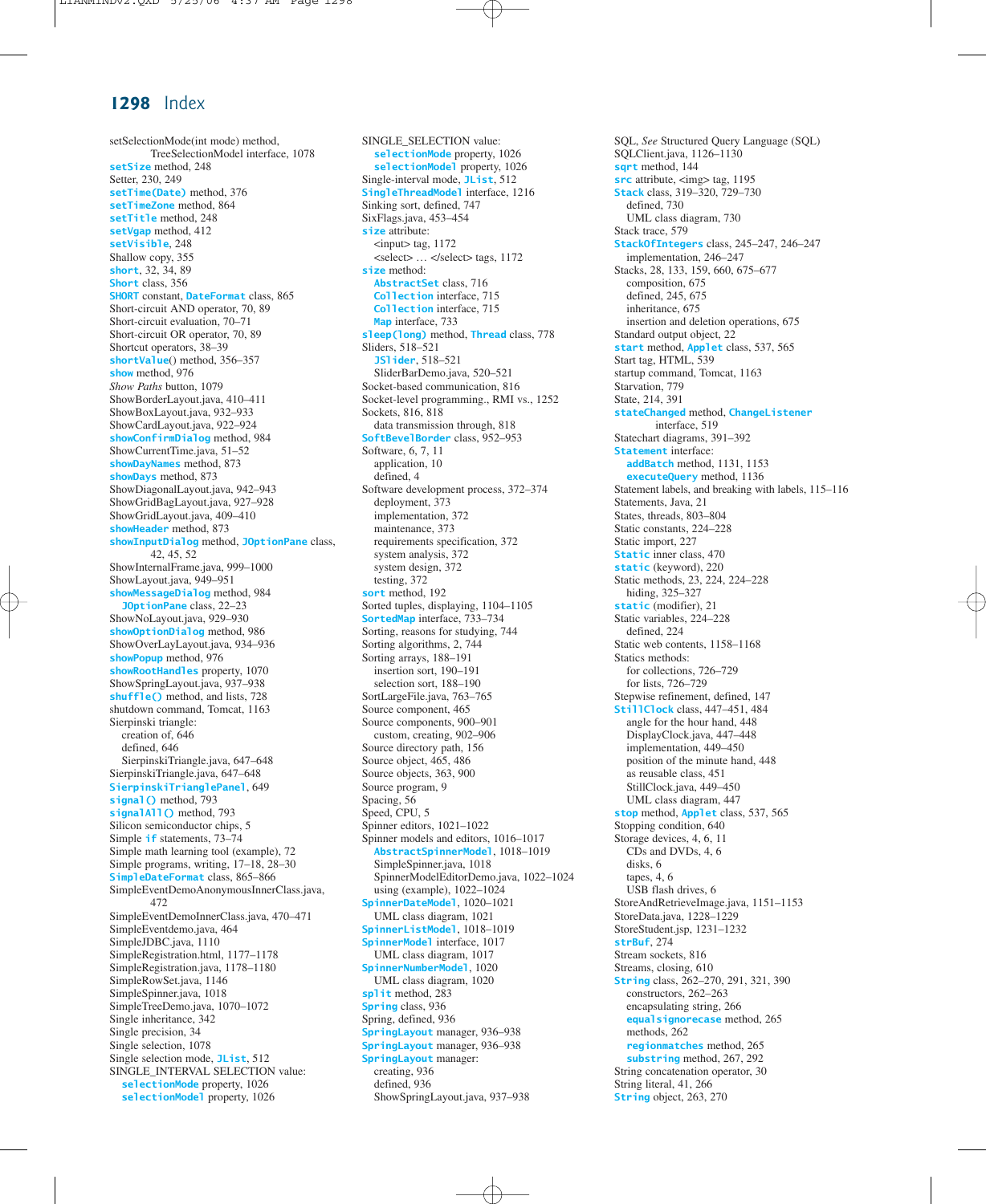String representation, 311 **String** type, 44–45 String value, 262 **String** variable, 262 **StringBuffer** class, 262, 273–277, 292, 321 **capacity()** method, 275 **charAt(int)** method, 275 **length()** method, 275 **setlength()** method, 275 **toString()** method, 275 **StringBuilder** class, 262, 273–274, 292 **append** method, 274 **delete** methods, 274 **insert** method, 274 **StringIndexOutOfBoundsException**, 266, 578 Strings: comparisons, 264–265 concatenation, 266 constructing, 262 conversions, 267 conversions between arrays and, 268–269 converting characters and numeric values to, 269–270 converting to numbers, 46 counting each letter in, 271–272 defined, 262 drawing, 431–432 formatting, 84–86 immutable, 263–264 interned, 263–264 length, 265–266, 275 matching, 280 replacing, 282–283 splitting, 282–283 string index range, 266 substrings: finding in, 267–268 obtaining, 267 **StringTokenizer** class, 280 Strong is-a relationship, 342, 376, 390 Structure, relational database systems, 1094 Structured Query Language (SQL), 1098–1106 arithmetic operators, 1104 **between-and** operator, 1102–1103 Boolean operators, 1102 column alias, 1103 comparison operators, 1102 defined, 1098 deleting records, 1101 **distinct** keyword, 1104 inserting data, 1101 **is null** operator, 1102–1103 keywords, 1098 **like** operator, 1102–1103 naming conventions, 1098 **order by** clause, 1105 **PreparedStatement** interface, 1113–1116 queries, 1101–1102 tables: creating/dropping, 1098 joining, 1105–1106 tuples: distinct, displaying, 1104 sorted, displaying, 1104–1105 universal SQL client, 1126–1130 updating data, 1101 using on a relational database, 1099–1100 Strut, 931 Stub, 149 **Student** class, 232–233 Student registration: GetRegistrationData.jsp, 1231 StoreData.java, 1228–1229 StoreStudent.jsp, 1231–1232 Student scores, computing (example), 200–201

Student\_Registration\_Form.html, 1171 Student3TierImpl.java, 1253–1255 StudentClient.java, 830–833 Student.java, 829–830, 1229–1230 StudentServerInterfaceClient.java, 1250–1251 StudentServerInterface.java, 1248, 1248–1249 StudentServer.java, 833–834 Subclasses, 302–306, 331 method overriding, 309 Subinterfaces, 341 Submenu items, creating, 969 Subproblems, 147–149 **substring** method, 292 **String** class, 267 Substrings: finding in strings, 267–268 obtaining, 267 Subtraction  $(-)$  operator, 35 SubtractionTutor.java, 81, 97–98 SubtractionTutorLoop.java, 97–98 Subtrees, 1069 Subtype, 302 Subwindows, 521 Sun Java Web site, 16 Sun Microsystems, 16 **super** (keyword), 307, 332 Superclasses, 302–306, 331 calling methods, 308–309 constructor chaining, 307–308 constructors, calling, 307 private data fields in, 309 **super.clone()** method, 356 Superkey, 1096 **super.paintComponent(g)**, 430 Supertype, 302 Supplementary characters, 42 Supplementary Unicode, 42, 607 Supplier, 375 **swap** method, 135–136 Swing, AWT vs., 401 Swing borders, 952–959 **Abstract Border** class, 952 **BevelBorder** class, 952–953 BorderDemo.java, 956–957 **CompoundBorder** class, 952–953 defined, 952 **EmptyBorder** class, 952–953 **EtchedBorder** class, 952–953 **javax.swing.BorderFactory** class, 954 **LineBorder** class, 952–953 **MatteBorder** class, 952–953, 959 **SoftBevelBorder** class, 952–953 **TitledBorder** class, 952, 954, 959 Swing components: defined, 401 model properties, 1016 prefix *J*, 401 simple, lack of models for, 1016 Swing container structures, 918–920 Swing GUI component: defined, 405, 1015 TestSwingCommonFeatures.java, 416–417 Swing user interface components, implementation of, 1008 **SwingConstants** interface, 495 **switch** statements, 81–83, 89 rules for, 82–83 Sybase, 1099 Synchronization wrappers, synchronizing statements, 789–790 Synchronized block, 790 Synchronized collections, 804–805 **Collections** class, 804 defined, 804 synchronization wrappers, 804–805

**synchronized** keyword, 789–790 Syntax errors, 57, 60, 578 finding/correcting, 58 Syntax rules, Java, 18 System analysis, 372 System design, 372 System errors, 581 **System.currentTimeMillis** method, 51 **System.in**, 52 **System.out**, 52 **System.out.print** method, 147 **System.out.println** method, 17–18, 21–23, 29, 52

#### **T**

Table data model, 1051 Table model, **JTable**, 1046 Table model events, 1065–1068 TableEventsDemo.java, 1066–1068 Table renderers and editors, 1060–1062 custom, 1062–1065 **TableCellEditor** interface, 1046 TableCellRendererEditorDemo.java, 1061–1062 **TableColumn** class, 1053–1054 UML class diagram, 1054 **TableColumnModel** interface, 1053 methods, 1054 UML class diagram, 1053 TableEditor.java, 1138–1143 TableEventsDemo.java, 1066–1068 Table.jsp, 1236 **TableModel** interface, 1051–1053 UML class diagram, 1052 TableModelDemo.java, 1056–1060 **TableModelEvents**, 1051 TablePropertiesDemo.java, 1048–1050 Tables: joining, 1105–1106 relational database systems, 1095 **tablib** directive, 1216 Tag names, HTML, 539 Tags, HTML, 539 **tailMap()** method, **SortedMap** interface, 734 Tape drives, 6 Tasks: creating, 774–777 defined, 774 TaskThreadDemo.java, 776–777 Tax computation (example), 78–80, 139–141 with methods, 139–141 temp.dat, 610 Temp.txt, appending to text file, 611 10BaseT, 7 Ternary operator, 84 TestActionEvent.java, 473 TestArrayAndLinkedList.java, 725–726 TestArray.java, 174–175 TestArrayList.java, 317–318 TestArrayListNew.java, 704 TestBeanScope.jsp, 1221 TestBinaryTree.java, 682–683 TestBoolean.java, 70 TestBreak.java, 114 TestButtonIcons.java, 493–494 TestCenterMessage.java, 441–442 TestCircle1.java, 218, 218–219 TestCircle2.java, 226 TestCircle3.java, 231–232 TestCircleRectangle.java, 306 TestCircleWithException.java, 588 TestColorDialog.java, 991–992 TestContinue.java, 114–115 TestCourse.java, 244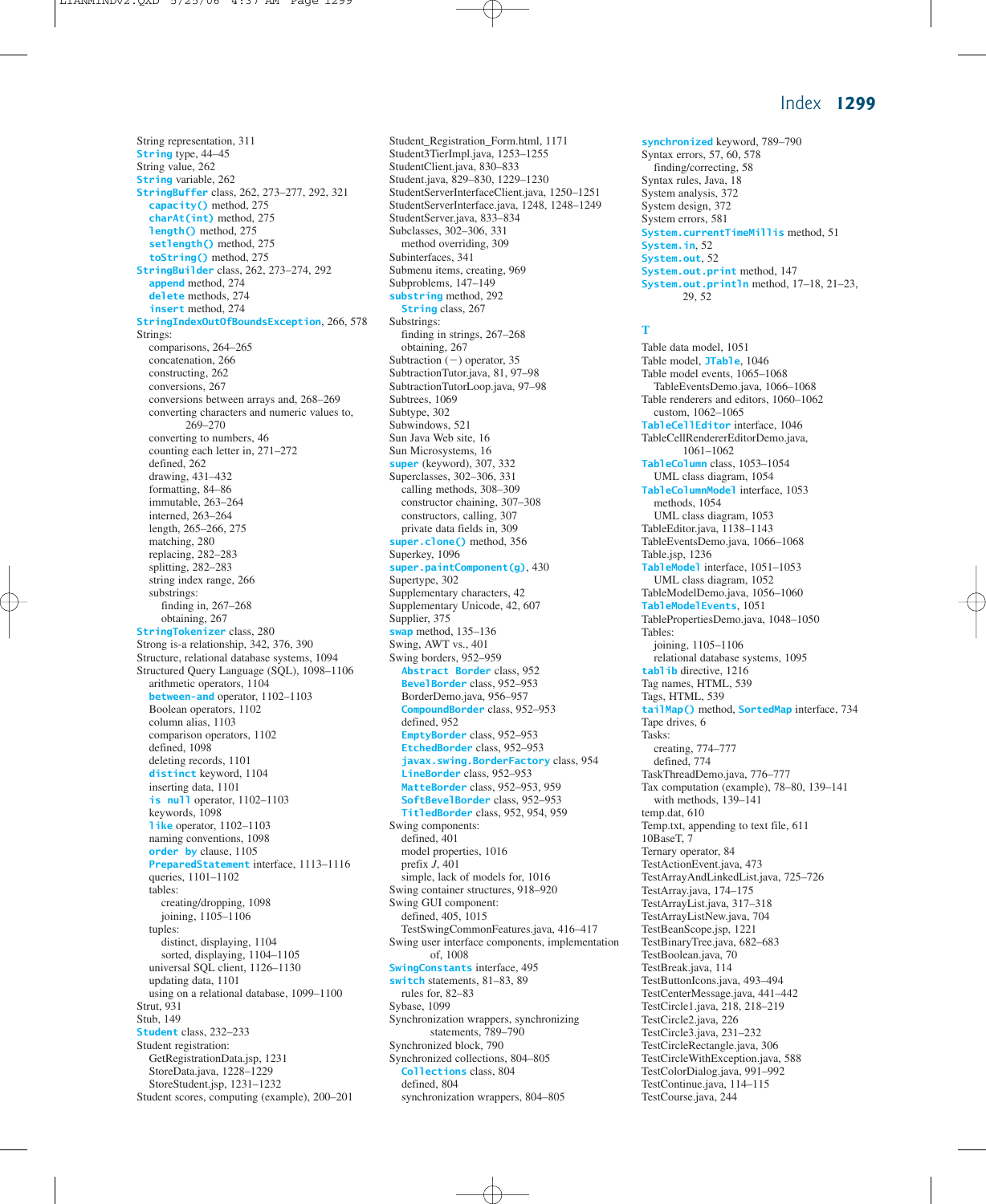TestCourseWithEnrollmentEvent.java, 910–911 TestDatabaseMetaData.java, 1116–1117 TestDataStream.java, 613 **TestDiagonalLayout** class, 943 TestDo.java, 101 TestException.java, 586–587 TestFigurePanel.java, 433 TestFileClass.java, 285–286 TestFileStream.java, 610 TestFormatClass.java, 157–158 TestFrame.java, 247–248 TestGeometricObject.java, 345 **TestGetGraphics**, 427 TestGetGraphics.java, 428–429 TestHashSet.java, 717–718 TestHeap.java, 687–688 TestImageIcon.java, 418–419 Testing, 372 TestIntegerMatrix.java, 709 TestLinkedHashSet.java, 718–719 TestList.java, 667–668 TestLoanClass.java, 240–241 TestMap.java, 735–736 TestMax.java, 132 TestMessagePanel.java, 442–443 TestMethodOverloading.java, 137–138 TestMultiplicationTable.java, 106 TestObjectInputStream.java, 618 TestObjectOutputStreamforArray.java, 620 TestObjectOutputStream.java, 617–618 TestObjectStreamForArray.java, 620 TestPaintComponent.java, 429–430 TestPanelDrawing.java, 430–431 TestPanels.java, 414–415 TestPassArray.java, 180–181 TestPassByValue.java, 136–137 TestPassObject.java, 233–234 TestPolymorphismCasting.java, 315 TestPriorityQueue.java, 688–689 TestQueue.java, 731–732 TestRandomAccessFile.java, 622–623 TestRandomCharacter.java, 146 TestRationalClass.java, 384 TestRationalMatrix.java, 709–710 TestResultSetMetaData.java, 1118–1119 TestRowSetEvent.java, 1149–1150 TestScanner.java, 53 TestSourceListener.java, 901–902 TestStackOfIntegers.java, 246 TestStackQueue.java, 676–677 TestSum.java, 106–107 TestSwingCommonFeatures.java, 416–417 TestTableColumnModel.java, 1053–1054 TestTableEditor.java, 1136, 1137–1138 TestTable.java, 1047–1048 TestTableModel.java, 1051–1052 TestTreeModel.java, 1073–1074 TestTreePath.java, 1079–1080 TestTreeSet.java, 720 TestTreeSetWithComparator.java, 722–723 TestVoidMethod.java, 134 TestWindowEvent.java, 474–476 Text areas, 506–509 TextAreaDemo.java, 507–508 Text editors, using to create/edit Java source code files, 17 Text fields, 504–506 **JPasswordField**, 506 **JTextComponent**, 504 **JTextField**, 504 TextFieldDemo.java, 504–505 Text files, 606 **text** input type, 1172 Text I/O, 286–289 binary I/O vs., 606–608

classes, 606 efficiency of, 606 **PrintWriter** class, writing data using, 286–287, 606 **Scanner** class, reading data using, 287–289 simplifying, 289 <textarea> … </textarea> tags, 1172 TextEditor.java, 995–998 TextPad Editor, 17 **this** (keyword), 236–237 **Thread** class, 777–779 deprecated (outdated) methods, 777 **InterruptedException**, 778 **join()** method, 779 separating task from thread, 777 **setPriority** method, 779 **sleep(long)** method, 778 UML class diagram, 777 **yield()** method, 777 ThreadCooperation.java, 794–795 Threads: concept of, 774 cooperation among, 792–796 example, 793 ThreadCooperation.java, 794–795 creating, 774–777 defined, 774 finished, 804 starting, 775 states, 803, 803–804 synchronization, 787–796 AccountWithoutSync.java, 787–789 synchronized block, 790 **synchronized** keyword, 789 synchronizing statements, 789–790 using locks, 790–796 TaskThreadDemo.java, 776–777 thread pools, 785–786 time-sharing, 775 Thread-safe, use of term, 789 Three-tier applications: developing using RMI, 1253–1255 RegisterStudent3TierServer.java, 1255 Student3TierImpl.java, 1253–1255 **throw** (keyword), 587 **Throwable** class, 580 methods in, 580 **throwfor** method, **Scanner** class, 579 Throwing an exception, 587–589 **throws** (keyword), 587 TicTacToe game, 550–554 incremental development and testing, 554 **TicTacToeClient** class, 845–849 TicTacToeClient.java, 845–849 TicTacToeClientRMI.java, 1261–1264 **TicTacToeConstants** interface, 839–840 TicTacToeConstants.java, 839–840 TicTacToeImpl.java, 1258–1260 TicTacToeInterface.java, 1256–1257 **TicTacToeServer** class, 840–845 TicTacToeServer.java, 840–845 TimeBean.java, 1226 TimeForm.java, 1175–1176 **Timer** class: animation using, 482–485 UML class diagram, 482 **Timer** object, 482 Time-sharing, 775 **timeStyle** method, 865 **TimeZone** class, 864–865 **TimeZone** class, 864–865, 1228 **getAvailableIDs()** method, 864 **title** property, **JFrame**, 919 <title> tag, HTML, 539 **TitledBorder** class, 952, 954, 959

**toArray()** method, **Collection** interface, 716 **toCharArray** method, 268 Toggle button, 498 **toLowerCase** method, 267, 273 Tomcat, 1159, 1210 context root directory, creating, 1161 and port 8080, 1163 restarting, 1170 servlet engine, starting, 1163 shutting down, 1163 starting/stopping, 1163–1164 tutorial, 1159 webapps directory, 1161 Tool tip, 415 ToolBarDemo.java, 977, 977–978 Toolbars: defined, 976 floatable buttons, 977 Top-down design, 148–149 Top-down implementation, 149–151 **toString()** method, 222, 256, 302–306, 309–313, 320, 322, 332, 333–334, 339, 586, 589 **GeometricObject** class, 309 **Object** class, 310–311 signature of, 310 **StringBuffer** class, 275 **toString()** method, 275 TotalArea.java, 237–238 **totalNumberOfDays**, 148, 149, 151 TotalScore.java, 200–201 **toUpperCase** method, 267 Tower of Hanoi problem, 643–646 goal of, 645 TowersOfHanoi.java, 645–646 Towers of Hanoi problem, 746 TowersofHanoi.java, 645–646 TowersOfHanoi.java, 746 **transient** keyword, 619 Transistors, 5 Transition, 391 Transmission Control Protocol (TCP), 816 Tree events, 1085 Tree model, creating, 1077 Tree node rendering and editing, 1084–1085 Tree nodes, 1078 Tree selection modes, 1078 Tree traversal, 679, 679–680 **TreeCellRenderer** interface, 1084 **TreeExpansionEvent**, 1085 **TreeExpansionListener**, 1085 **TreeMap** class, 734–735 **TreeModel** interface, 1069, 1073–1074 TestTreeModel.java, 1073–1074 UML class diagram, 1073 **TreeNode** interface, 1069 UML class diagram, 1076 **TreeNode** root, 1077 TreeNodeDemo.java, 1074–1075 **TreePath**, 1069, 1077–1080 **TreePath**: defined, 1069 obtaining tree paths, 1078 TestTreePath.java, 1079–1080 UML class diagram, 1077 Trees: data representation of, 1069, 1085 modifying, 1077, 1080–1083 ModifyTree.java, 1081–1083 nonleaf node, 1069 subtrees, 1069 tree node rendering and editing, 1084–1085 **TreeSelectionEvent**, 1085 **TreeSelectionListener** interface, 1085 **TreeSelectionModel** interface, 1078